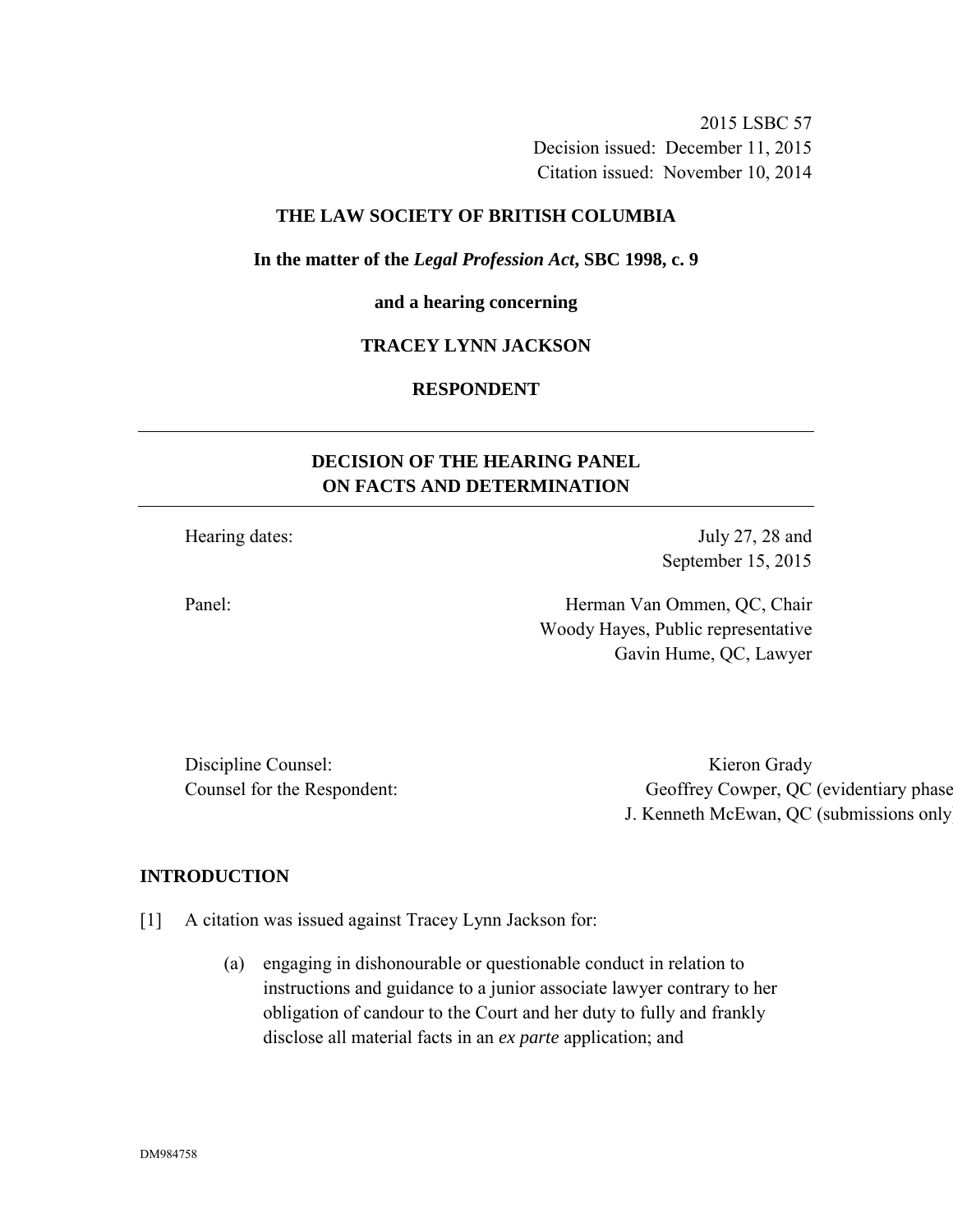(b) swearing and relying on an affidavit that contained misrepresentations that she knew or ought to have known were false, or potentially misleading.

This is a paraphrase of the citation, which is attached as Appendix A to these reasons.

- [2] This conduct, which is asserted to be professional misconduct, occurred in and around August and November 2012.
- [3] The citation was authorized on October 30, 2014 and issued on November 10, 2014. Ms. Jackson admits through her counsel that she was served on December 9, 2014.

## **THE HEARING**

[4] By agreement the parties submitted a lengthy Agreed Statement of Facts containing 86 paragraphs of text and 42 attachments. The Law Society called Ms. R to testify as to her involvement. Ms. Jackson testified on her own behalf. No other witnesses were called.

### **BACKGROUND**

- [5] Ms. Jackson was called and admitted as a member of the Law Society of British Columbia on May 19, 1995. She practises exclusively in the area of family law.
- [6] Ms. R was called and admitted as a member of the Law Society of British Columbia in May 2010. She commenced employment with Ms. Jackson's firm, Dunnaway Jackson & Associates, in February 2012.
- [7] In June 2012, Ms. R met a potential client, KP, at Ms. Jackson's request. At the conclusion of this initial meeting Ms. R advised KP that the firm would not be able to assist her. She said she did this because:

… Something in our meeting made me conclude that it was not a good file for the firm. I think that it was a combination of her unrealistic expectations about what we could achieve for her; and partly her, I think it was her demeanour, the way she conducted herself in the interview. …

[8] KP was unhappy with that decision and said so loudly in the waiting room on her way out. Ms. Jackson came into the waiting area at that time. Ms. Jackson spoke with KP and decided to take the file and instructed Ms. R to do so.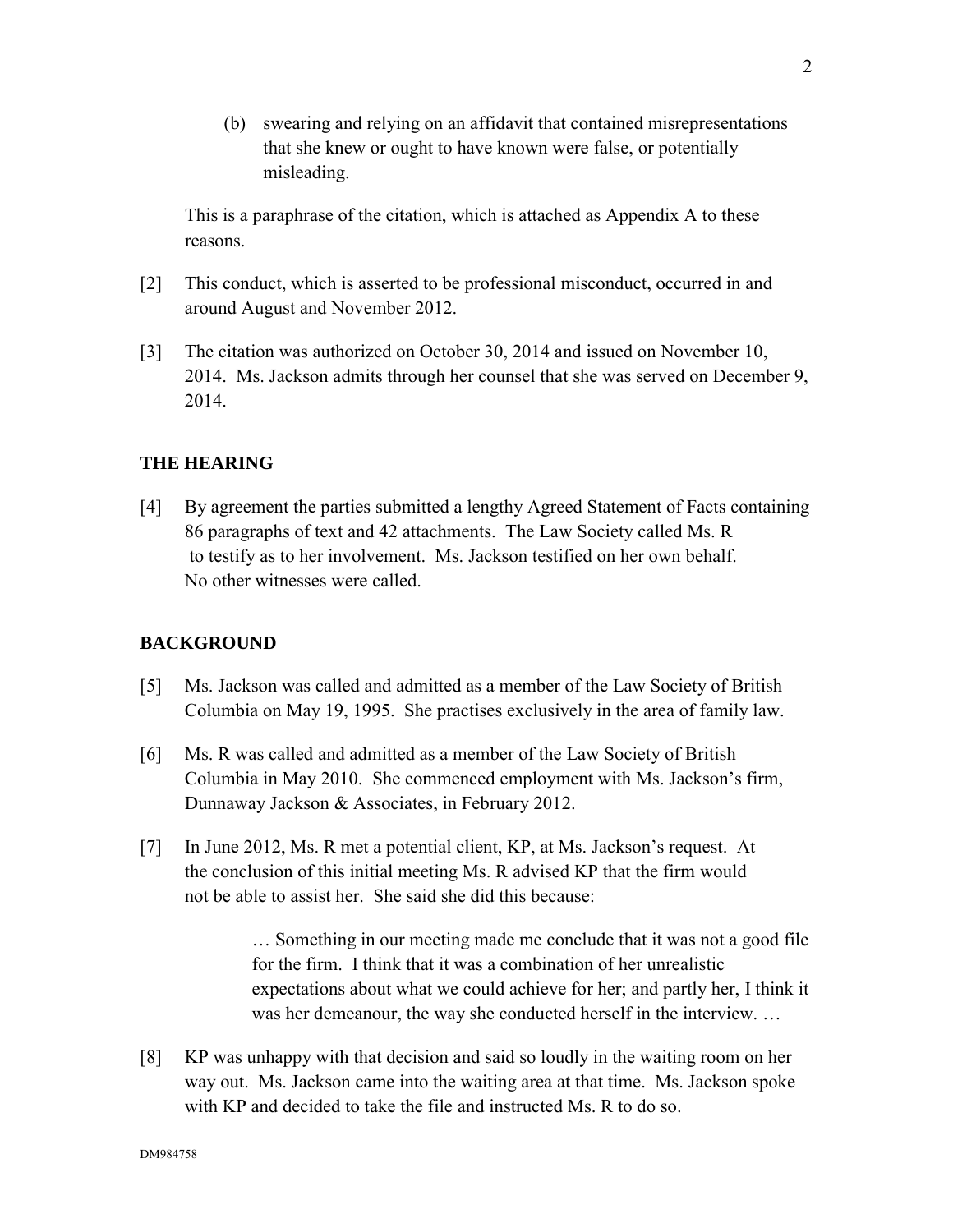- [9] A Notice of Family Claim was filed shortly thereafter, and in early July both sides brought applications in chambers. Ms. Jackson, on behalf of KP, sought interim spousal support and AA sought the return of chattels that he alleged KP had stolen.
- [10] Ms. Jackson spoke to the application. AA was represented by TM. Master Taylor made various orders.
- [11] Ms. Jackson and TM disagreed with respect to whether Master Taylor had ordered KP to produce the keys to a storage locker in which it was alleged KP had put the chattels AA sought to have returned.
- [12] In his oral reasons for judgment, Master Taylor stated:

Accordingly, the claimant should return items (a), (d), (e), (f), (g), (k), (l) and (m) in that list, and she could produce the key to the respondent or respondent's agent and the address of the storage locker where it is and those items can be taken from the storage locker, resealed, and the keys returned to the claimant. The respondent shall preserve those chattels returned to him pending a written agreement or order of the court.

- [13] TM asserted that, although Master Taylor said "she could produce the key …," it was meant to be mandatory. Ms. Jackson did not agree. Both counsel agreed that, in the prior sentence where Master Taylor said "the Claimant should return items …," the word "should" meant must.
- [14] After the court hearing on July 16, 2012, Ms. Jackson met with KP and her friends and discussed the return of AA's chattels. Because KP was in Canada on a temporary visa that had expired, she was leaving the country that evening. KP's friend was to be given the key and return the goods. Ms. Jackson said she expected her client to return the chattels as ordered.
- [15] TM or others at her office communicated by email to Ms. Jackson during the next week seeking the keys. Ms. Jackson did not respond.
- [16] On July 24, 2012 TM wrote:

It has been over a week since Master Taylor ordered that your client disclose the location of her storage locker and produce the key to the storage locker to AA. She has not done so.

We have contacted you three times to ask where the key is and to make arrangements for delivery of the key to our client. You have not replied to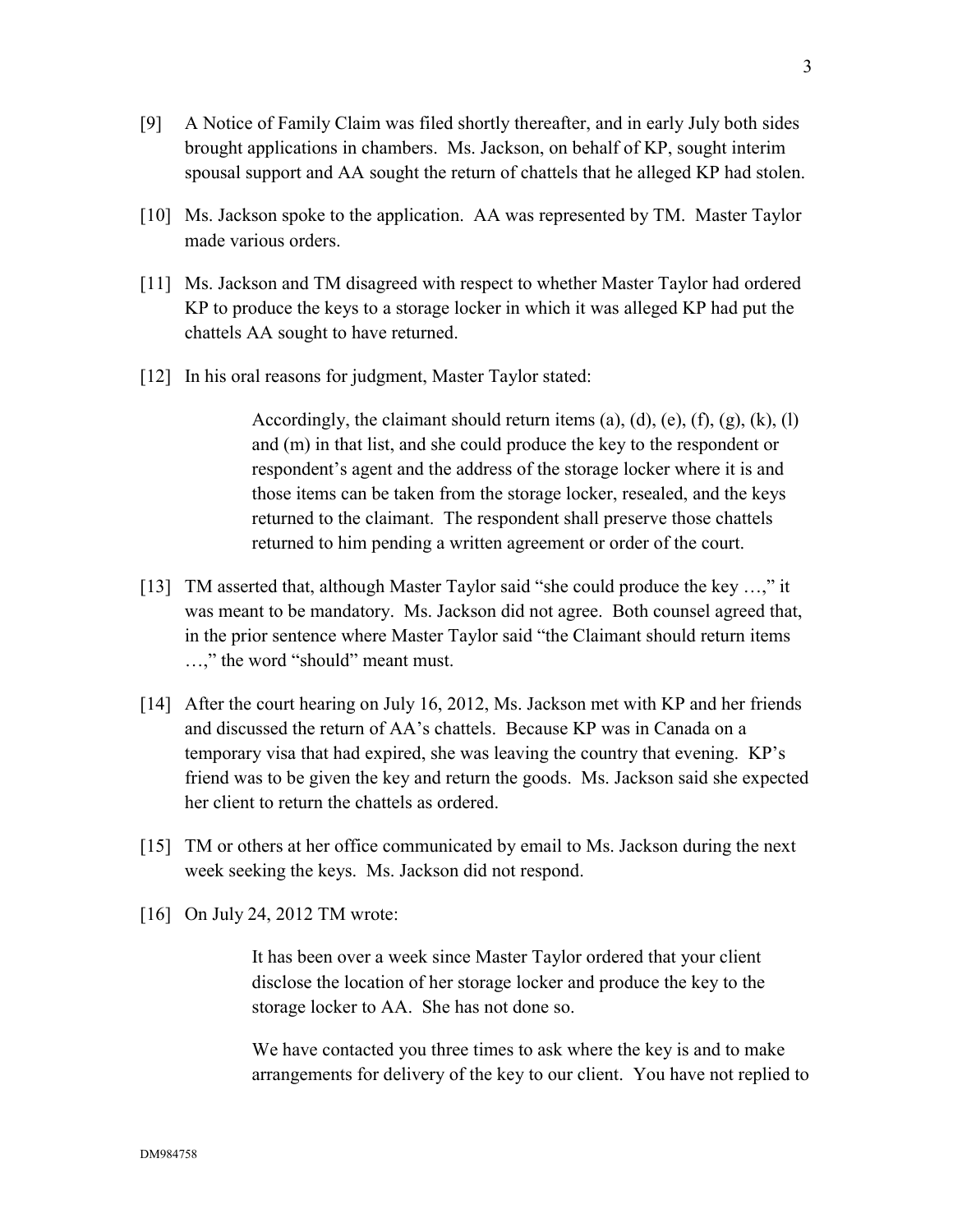any of our communications. We are at a loss to understand the failure to reply or comply with the Order.

We are concerned that KP is emptying the storage locker of items that belong to AA that she took wrongfully, but has not yet admitted to doing so. This delay in delivering the key to us is prejudicial to AA. We ask, out of professional courtesy, if nothing else, that you respond in some fashion to our communications regarding the whereabouts of the locker and the key.

- [17] July 24, 2012 was Ms. Jackson's last day in the office prior to a planned vacation. It was apparent at this time that the chattels had not been returned as expected, and there was a concern that the chattels were wrongfully being removed.
- [18] She had in the days previous forwarded TM's emails to KP. She also advised KP that a further retainer of \$10,000 was required before any further work would be done on the file.
- [19] Ms. Jackson instructed Ms. R to take conduct of the file while she was gone. She advised her of the dispute concerning whether delivery of the keys was mandatory. She instructed Ms. R not to respond to the letters from TM until the client had paid the additional retainer. Ms. R asked whether they should write to TM to advise that they were unable to get instructions about the key but was told not to do so until a further retainer was paid.
- [20] On July 25, 2012, TM wrote to the Respondent and stated:

…

... Lastly, we write further to our last four communications to you about the storage locker, to which you have not responded. Your client has had over a week to provide us with the key and the details about the location of the storage locker as per Master Taylor's order. Can you advise when we can expect the key and the relevant details about the storage locker? As we have previously advised, we are concerned that your client is delaying in order to dispose of other items that she has taken from AA.

- [21] On July 30, 2012 a friend of KP delivered the key to the receptionist at Ms. Jackson's firm without speaking to Ms. R.
- [22] On July 30, 2012 TM obtained an *ex parte* order restraining KP and her agents from accessing the storage locker.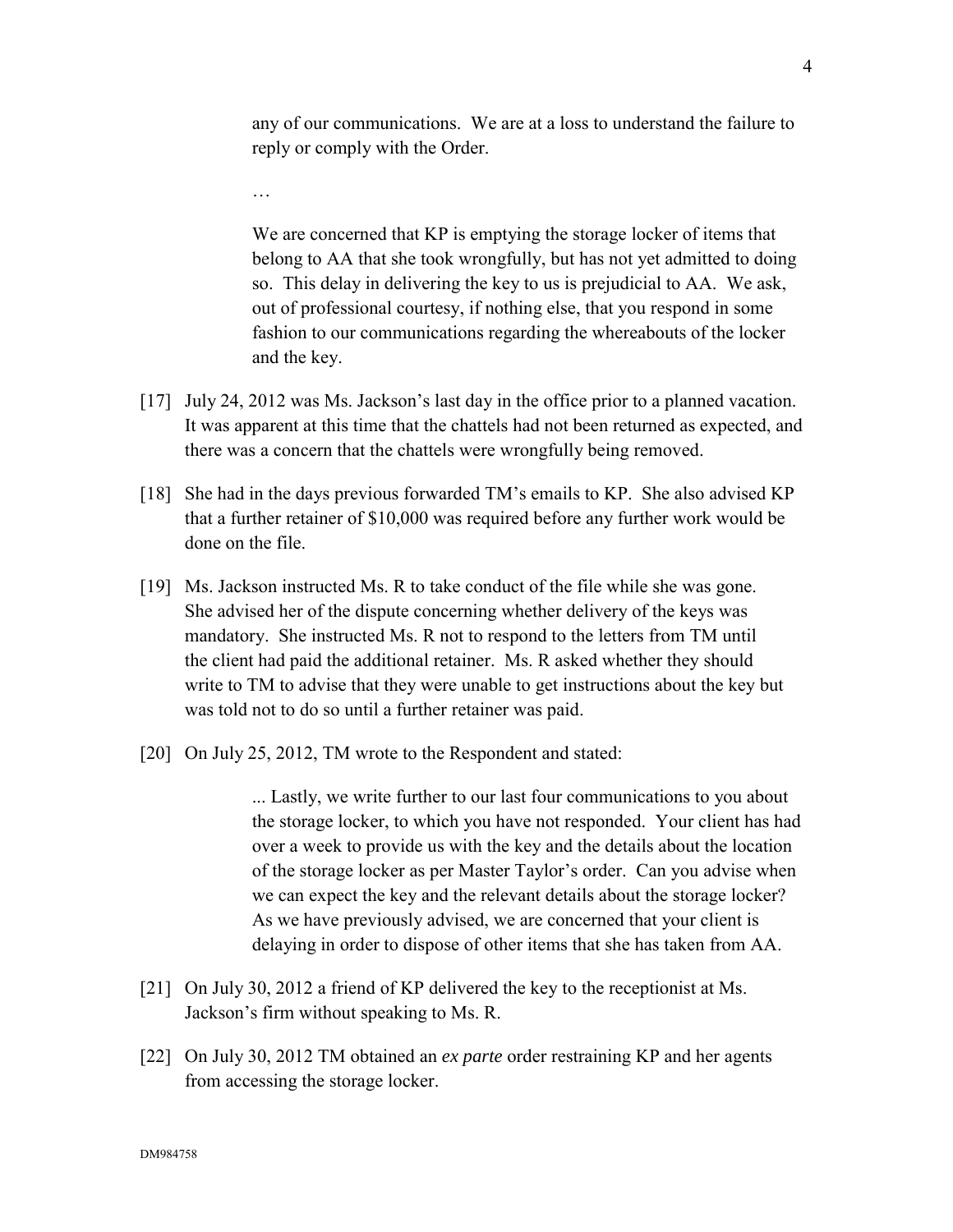- [23] On August 1, 2012, TM delivered by fax and mail a letter to Ms. Jackson and asked, among other things, "Have you, at any point since Master Taylor made his order, been in possession of the key to the storage locker and do you have it now?"
- [24] On August 2, 2012, the firm also received an unfiled Notice of Intention to Act in Person from KP and sufficient funds to permit Ms. R to commence work on the file. Ms. R emailed KP advising her of the July 30 injunction.
- [25] On August 3, 2012 Ms. R wrote TM advising that Ms. Jackson was out of the office until August 20 and that she was seeking instructions from the client.
- [26] On August 7 Ms. R wrote to TM advising that KP took the position that Master Taylor's order did not require her to deliver the keys.
- [27] TM responded by advising that she would seek short leave for further orders against Ms. Jackson and the firm regarding disclosure of the location of the storage locker and keys and other related matters.
- [28] Ms. R advised KP of the application and sought instructions. KP terminated the retainer on August 10. Ms. R advised TM of that on the same day.
- [29] Also on August 10 TM wrote:

... There is evidence that you have the key to the locker even though you have refused to confirm the same. We would like you to advise us whether or not you have the key. We do not believe that this is a matter of privilege. If you decline to advise us, we will seek an order that you be compelled to tell us.

[30] On August 13, Ms. R, based on an August 10 discussion with a practice advisor from the Law Society of British Columbia, wrote to TM as follows:

> ... I can advise that I do not have permission from KP to impinge on solicitor-client confidentiality with respect to the location of the storage locker key.

[31] Ms. R attended in chambers on August 14 to determine whether an order would be made requiring her or the firm to disclose the location of the storage locker and keys or to deliver the keys. Mr. Justice Butler heard the application. She advised TM of her reason for attending and sat in the public gallery. She gave her copy of the materials to TM. Ms. R took lengthy notes but experienced some difficulty doing so without her materials to follow. She noted that no relief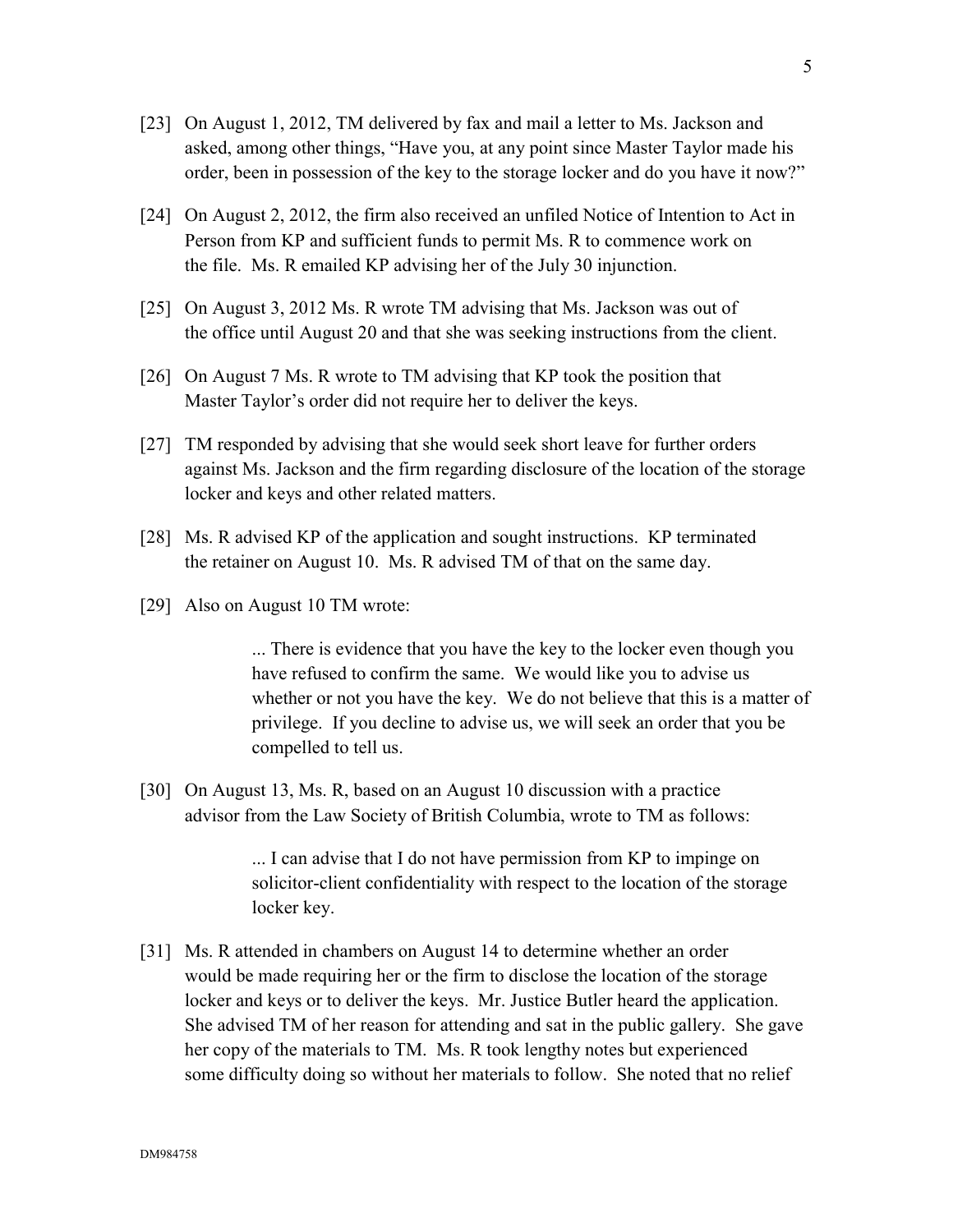was sought against the firm. She returned to the office and advised the staff that no order had been made with respect to the storage locker keys.

- [32] Ms. R was mistaken. Butler J. had in fact made an order concerning the keys. An order was entered on August 14 which required delivery of the storage locker keys by August 17. TM emailed that order to KP who was at the time in South America. TM did not provide a copy of the order to Ms. R or the firm.
- [33] Ms. Jackson returned to the office on August 17. She was advised of the August 14 hearing and of Ms. Rs' belief that no order had been made requiring delivery of the keys. She was also told of the advice from the Law Society practice advisor that solicitor-client privilege prevented them from disclosing that they had possession of the keys.
- [34] Together they telephoned the practice advisor on August 21 who recommended they make an application equivalent to an interpleader allowing them to deliver the keys to the court. He suggested this could be done on an anonymous basis using other counsel.
- [35] Following that call, Ms. R began to have doubts about her belief that no order requiring delivery of the keys had been made. She reviewed her notes and became concerned about the notation which states:

Re Key. Seeking delivery of the key by August  $16 - no - give the email$ info by August 17. Also, give key by August 17.

- [36] After that review she concluded that she "may have made a mistake." She attended the Court Registry but was unable to obtain a copy of the clerk's notes or a copy of the entered order to determine whether she had made a mistake or not.
- [37] Later that day, she met with Ms. Jackson and told her of her concerns. Ms. Jackson responded by saying "was an order made or not?" Ms. R replied that she was not sure. Ms. Jackson called out to the paralegals who were just outside her door and asked them what Ms. R had said the day of the application. Both paralegals confirmed that Ms. R, on her return from court, had been emphatic that no order had been made in relation to the key. Ms. Jackson suggested to Ms. R that she might be being overly paranoid. Ms. R testified that Ms. Jackson said further: "You should never admit that you thought an order may have been made."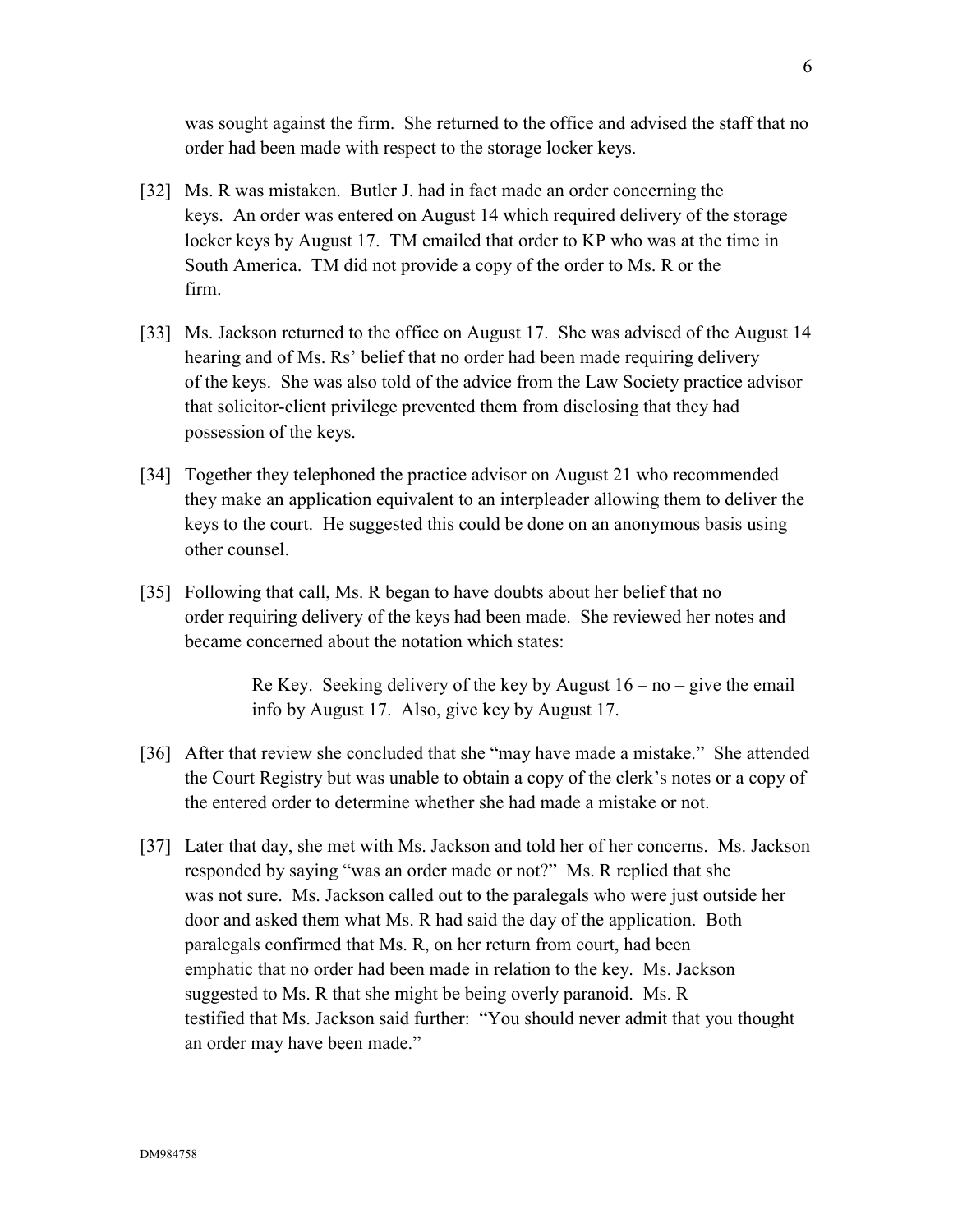- [38] Ms. Jackson did not review Ms. Rs' notes, though they were offered to her. After a discussion about how to determine for certain whether or not an order had been made, Ms. Jackson instructed Ms. R to contact the client to ask her whether she knew whether an order had been made. The client had not been present in the court during the application.
- [39] Ms. Jackson decided that they would not order a transcript and would not contact TM to determine whether an order had been made. Ms. Jackson suggested that if an order had been made concerning the keys, that TM would have served or delivered a copy of the order on the firm. Ms. R agreed with that assessment.
- [40] As instructed, Ms. R emailed KP to ask whether or not she was aware an order had been made in relation to the keys. Ms. R received a phone call from KP on August 27 advising that no order had been made. This was in fact not true. TM had sent a copy of the entered order to KP by email on August 15, the day after the application.
- [41] On receiving that information Ms. R advised Ms. Jackson and expressed some relief about learning that no order had been made. Ms. R was not entirely satisfied with that information but took no further steps to determine whether an order had been made or not.
- [42] KP's claims were dismissed by Mr. Justice Myers on August 24, 2012.
- [43] On September 11, 2012, TM advised that she would be appearing before Master Taylor on September 17, 2012 to settle the terms of the order made July 16, 2012.
- [44] Ms. Jackson instructed Ms. R to prepare an interpleader application and have it set down for hearing on Friday, September 14, 2012. Ms. Jackson wanted to deliver the keys to the custody of the court before the terms of Master Taylor's order were settled.
- [45] Ms. R prepared the materials. Ms. Jackson reviewed her draft affidavit and added paragraph 17 as follows:

I have no knowledge that any orders have been made with respect to the storage locker keys and key fob.

[46] Ms. R testified that she expressed concern to Ms. Jackson about the accuracy of that statement. Ms. R said that it was not really true because they were not sure whether Butler J. had made an order regarding the keys. Ms.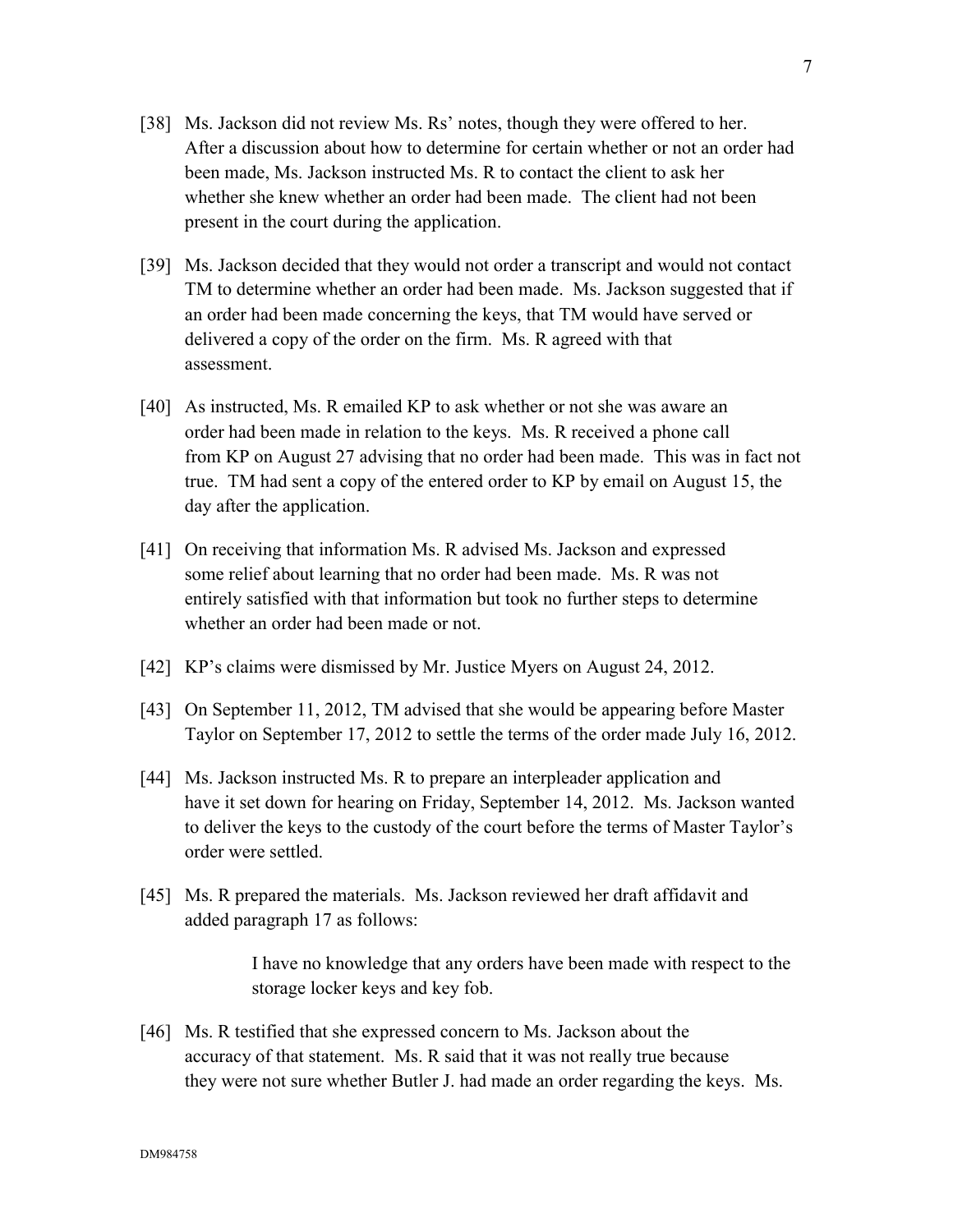Jackson responded saying that she didn't *know* an order was made, so the statement was in fact accurate.

- [47] On Ms. Jackson's instruction the application was brought without notice. She did so because of a concern that the fact that the law firm had the keys was subject to solicitor-client privilege. By giving notice of the application they would be divulging solicitor-client information. She believed that proceeding without notice avoided that problem. The propriety of proceeding without notice is not part of this proceeding.
- [48] Ms. R spoke to the application on September 14, 2012, and she obtained orders directing delivery of the keys to the court and extinguishing any liability the firm might have in relation to those keys.
- [49] On September 17, 2012 the terms of Master Taylor's order were settled. It was decided that the Order included a term requiring that the storage locker keys be produced.
- [50] On November 16, 2012 counsel for AA (TM's firm) applied to set aside the *ex parte* interpleader order and sought special costs against Ms. Jackson. In response to that application Ms. Jackson swore a further affidavit on November 28, 2012. In that affidavit she stated:

In response to paragraph  $13(c)$ , I am advised by Ms. R that she sat in on the court hearing before Mr. Justice Butler, only with a view to ensuring that no orders were made against our offices. Ms. R further informed me that TM specifically told her that she was not seeking any orders against our offices. Ms. R did not have the amended application or full materials and was not able to follow the orders that Mr. Justice Butler made that day. Ms. R further informed me that she assumed that if any orders had been made for the delivery of the keys, that opposing counsel would have served us with such an order. We were served with no such orders. I did not know what orders Mr. Justice Butler made when I swore my affidavit in support of the interpleader application.

- [51] The application proceeded on November 29, 2012. Ms. Jackson attended and sought an adjournment to a time at which her counsel could attend. Mr. Justice McEwan proceeded with the application in part. He set aside the portion of the order extinguishing liability of the firm and adjourned the application for special costs.
- [52] Ms. Jackson settled the claim for specials costs by agreeing to pay \$15,703.16.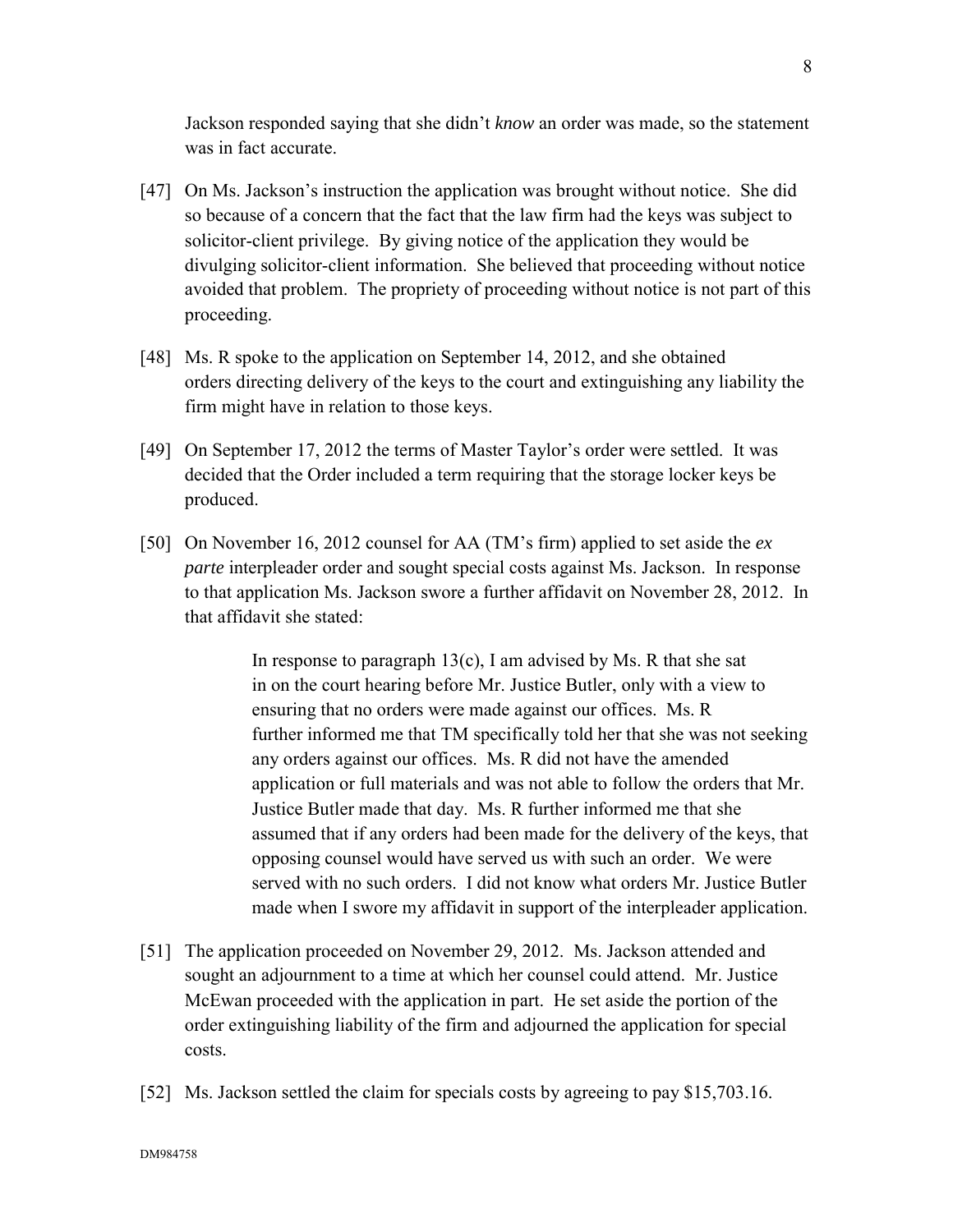[53] On February 7, 2013 Ms. Jackson appeared before McEwan J. and apologized for her conduct in relation to the interpleader application.

#### **ONUS OF PROOF**

[54] The onus of proof is well established, as is the standard of proof. The Supreme Court of Canada decision in *FH v. McDougall*, 2008 SCC 53, 297 DLR (4th) 193, has been adopted by numerous Law Society hearing panels. In *Law Society of BC v. Shauble*, 2009 LSBC 11, the panel quoted from *McDougall* at paragraph 43 as follows:

> The onus of proof is on the Law Society, and the standard of proof is a balance of probabilities: "… evidence must be scrutinized with care" and "must always be sufficiently clear, convincing and cogent to satisfy the balance of probabilities test. But … there is no objective standard to measure sufficiency."

[55] To the same effect but stated differently, in *Law Society of BC v. Seifert*, 2009 LSBC 17 at paragraph 13 the panel wrote:

> ... the burden of proof throughout these proceedings rests on the Law Society to prove, with evidence that is clear, convincing and cogent, the facts necessary to support a finding of professional misconduct or incompetence on a balance of probabilities.

#### **FACTUAL FINDINGS**

- [56] The central factual issue in this matter is the extent of Ms. Jackson's knowledge of the order made by Butler J. on August 14, 2012.
- [57] She was not present and knew only what she was told by Ms. R, or by her staff, who also only knew what they were told by Ms. R.
- [58] It is clear that, initially Ms. R told others that no order had been made, either against the firm specifically or in relation to the keys generally. It is also clear that Ms. R on August 21 began to doubt her initial belief and became concerned that she may have made a mistake. Her doubts arose based on a review of her notes.
- [59] She checked the court registry on August 21, 2012 to review the clerk's notes or to obtain a copy of the order. Neither was in the file on that day.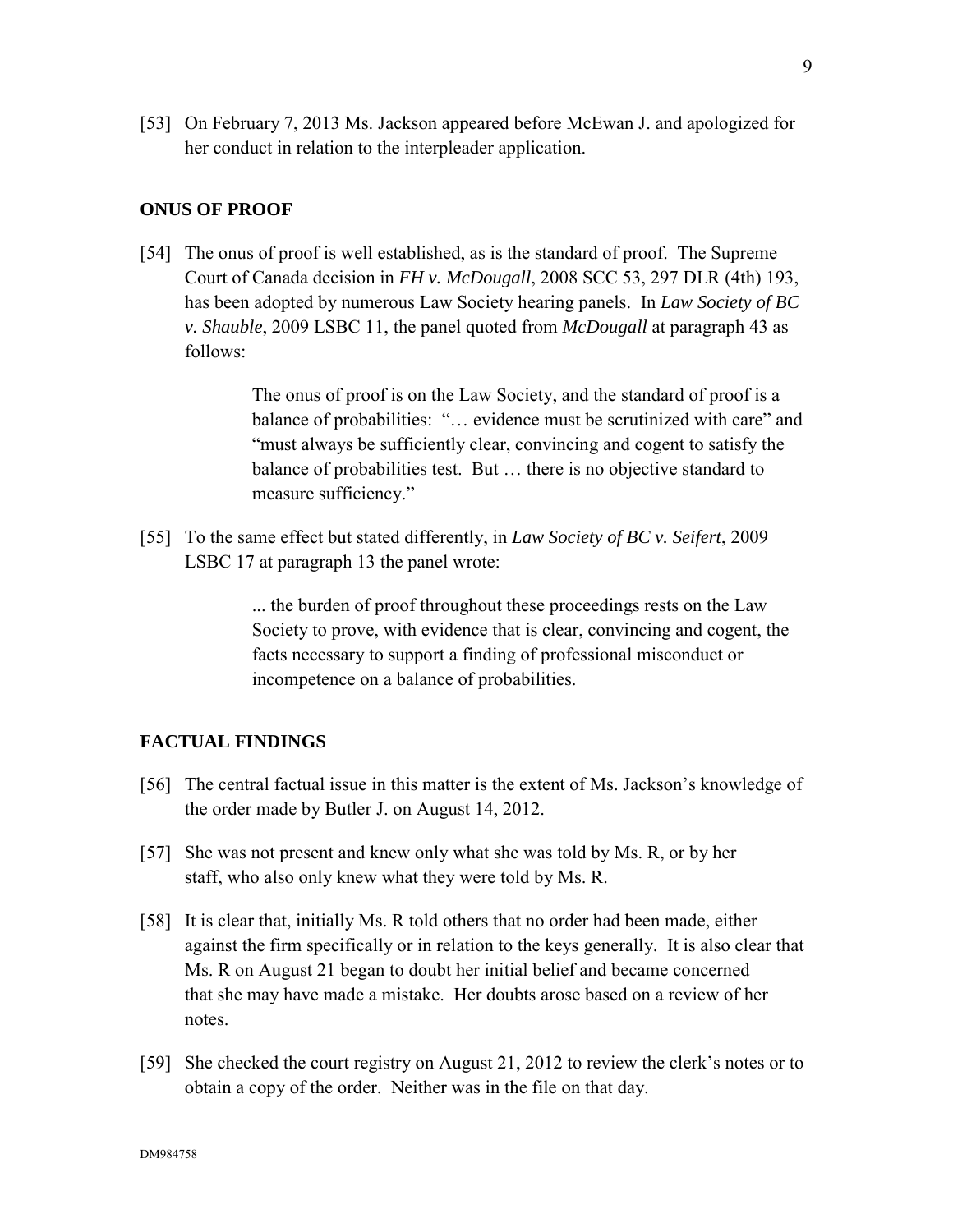- [60] Later that day she went to speak to Ms. Jackson, her employer and the person responsible for the file. She advised Ms. Jackson that she may have made a mistake about whether an order was made in relation to the storage locker keys. Ms. Jackson's position in this hearing is that in response to this information she took reasonable steps to ascertain the truth. We do not agree.
- [61] Ms. Jackson's initial response was, "Was an order made or not?" This response would not make it easy for a junior lawyer to confess her uncertainty. Ms. R could not answer that question because she was uncertain. She did not know whether an order had been made or not.
- [62] Ms. Jackson also called out to the assistants asking them to confirm what Ms. R had said on return from court on August 14. They confirmed that Ms. R had been emphatic that no order had been made. This step also did not assist in ascertaining the truth. It merely verified that Ms. R initially believed no order had been made; which belief she was then doubting.
- [63] Ms. Jackson also confirmed that she asked Ms. R if she was being paranoid. In her interview with the Law Society investigator prior to the hearing, Ms. Jackson described Ms. R as being in a frenzy about this issue. She initially denied that characterization in cross-examination but agreed on being confronted with her prior statement. Before this Panel, Ms. Jackson described Ms. Rs' doubt as being slight.
- [64] Describing a junior lawyer admitting that she may have made a mistake as paranoid is not helpful in determining whether a mistake had been made at all. It is important to note that despite Ms. Rs' suggestion that she ought to, Ms. Jackson never asked to review Ms. Rs' notes to determine for herself why Ms. R was worried that she may have made a mistake. A quick review of her notes would have shown that there was indeed cause for concern.
- [65] Ms. Jackson also testified that she was incredulous that TM had not obtained an order relating to the keys. Further, she testified that her paralegal assistant, who has 30 years' experience in the business, was also incredulous that such an order had not been obtained. This expectation, that in the normal course such an order would have been obtained, along with Ms. Rs' admission that she might have made a mistake, ought to have caused Ms. Jackson to take more seriously the possibility of an error.
- [66] During this conversation, Ms. R suggested that they either order a transcript of the proceedings before Butler J. or that they enquire of TM. Ms. Jackson refused to take either of those steps.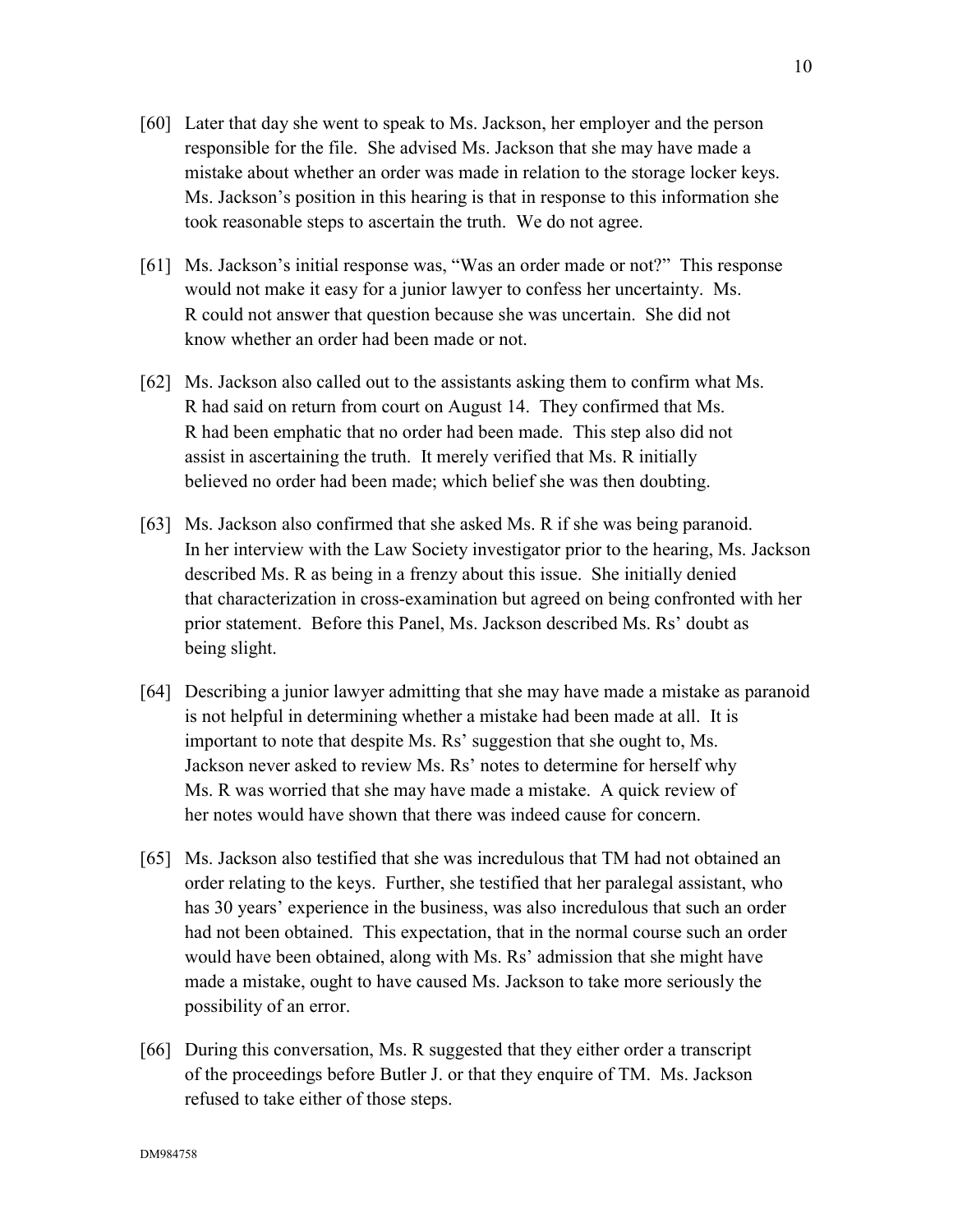- [67] Instead, Ms. Jackson instructed Ms. R to ask KP (the client) whether she knew if an order had been made in relation to the key. Both knew that KP was not present in court that day and was in fact in South America. In the course of this discussion between Ms. Jackson and Ms. R, Ms. R testified that Ms. Jackson said words to the effect of "don't ever admit that you thought an order may have been made." Ms. Jackson denies making that statement. We accept the evidence of Ms. R.
- [68] Ms. R was a very credible witness. She gave her evidence in a clear and concise manner. She was very subdued but direct. She gave evidence without hesitation that showed that she had made mistakes and had not fulfilled her duties to the court.
- [69] Counsel for Ms. Jackson challenged her credibility in argument and pointed to two instances where her ability to observe events and subsequently accurately recall them was in doubt.
- [70] The first instance was her observation of the application before Butler J. and her subsequent inaccurate reports. Clearly she was mistaken in that instance. As explained, she did not have the materials with her to follow along as she had given them to TM.
- [71] The second instance pointed to was her evidence concerning what Ms. Jackson said in court before McEwan J. Ms. R testified as follows:
	- Q: And you observed Ms. Jackson make her submissions on the 29th?
	- A: Yes
	- Q: And did you have any reaction to her submissions?
	- A: Yes. I was very worried, and I was really upset that she told Justice McEwan that she had no idea that an order could have been made, and she emphasized with her hands and said, "no idea."
- [72] A review of the transcript shows that Ms. Jackson did not speak those exact words. Ms. R was not cross-examined on this point. We do not know what Ms. R would have said if she had been confronted with the transcript. The substance of Ms. Jackson's comments before McEwan J. recorded in the transcript is, in our view, accurately characterized in Ms. Rs' testimony.
- [73] On balance, we are satisfied that Ms. Rs' evidence can be relied on.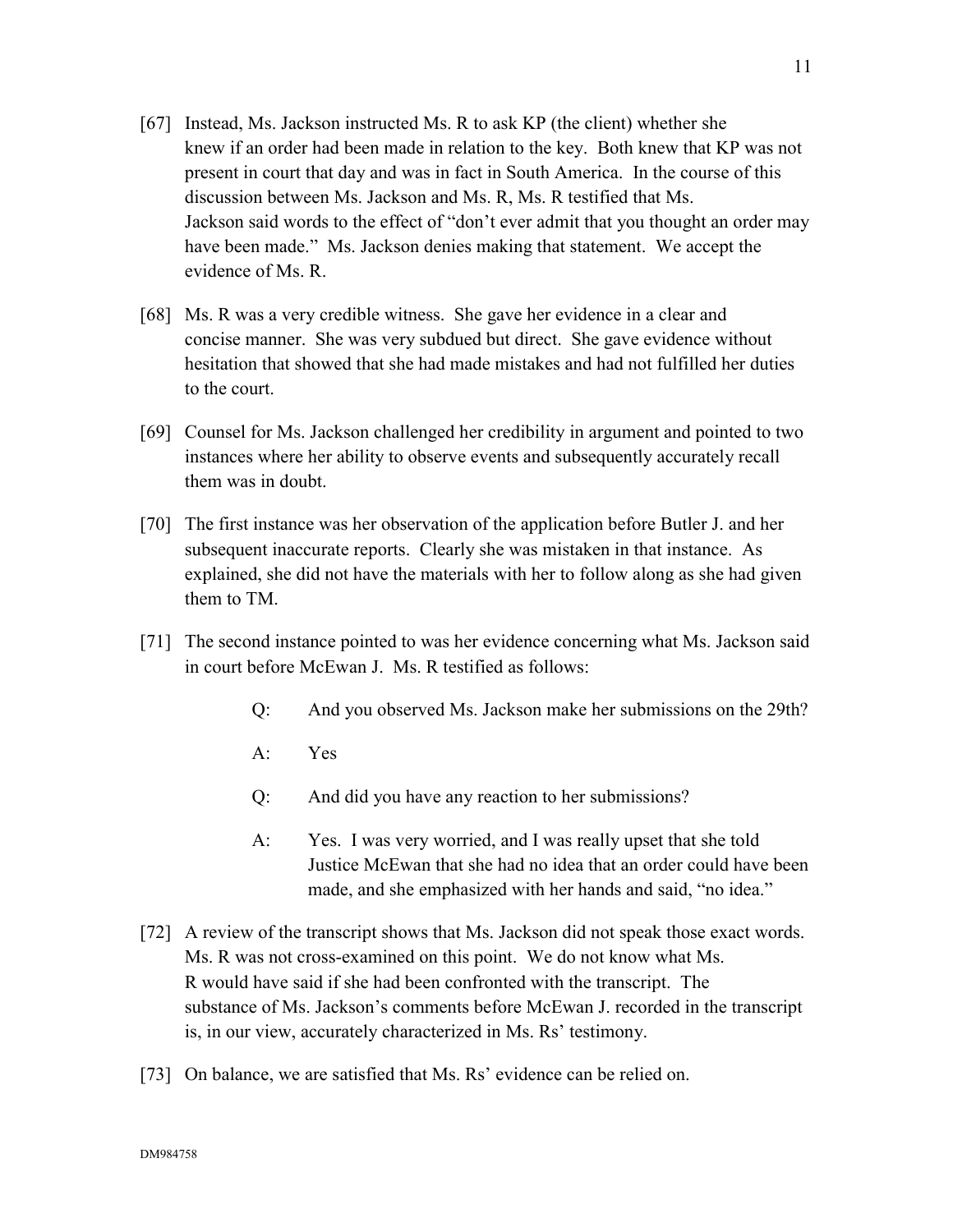- [74] Ms. Jackson's counsel argued that it would not make sense for Ms. Jackson to have said "do not admit any doubt" in the context of the surrounding circumstances. He argued that Ms. Jackson's instructions to ask the client whether an order had been made necessarily required them to acknowledge they were uncertain as to whether an order had been made or not. That is true, but the warning not to admit doubt was not directed at an admission to their client but to the other side.
- [75] Ms. Jackson's actions on August 21 were not directed to ascertaining whether a mistake had been made. We conclude her actions were directed to convincing Ms. R that she had not made a mistake and limiting inquiries that would reveal the truth.
- [76] On August 27, 2012, KP telephoned Ms. R and advised, untruthfully, that no order was made regarding the key. Ms. R reported that conversation to Ms. Jackson and expressed some relief at learning that news.
- [77] Ms. R testified that she continued to have doubts because she did not trust KP. Master Taylor in his reasons had made very critical comments about KP's credibility. He stated:

The mere fact that this lady has chosen, and I say "chosen" to lie to either the authorities of the United States Government in her applications for citizenship, or her affidavits in support of this application, tells me she cannot be trusted.

- [78] The law firm continued to have possession of the key and, due to the concern of solicitor-client privilege, could not divulge that information to TM. The practice advisor, in their call on August 21, had suggested they bring an application equivalent to an interpleader to allow them to deliver the keys to the court.
- [79] No steps were taken in relation to that application until September 11 when TM advised that she was setting down a hearing on September 17 to settle the terms of Master Taylor's order. Ms. Jackson decided that she wanted the interpleader application heard before the application to settle the terms of the order. She instructed Ms. R to do the research and prepare the necessary materials. This was done on an urgent basis. Ms. R emailed her assistant with instructions late in the evening of September 11, which was a Tuesday. The interpleader application was to be made on Friday, September 14, 2012.
- [80] As noted earlier, the propriety of proceeding without notice in these circumstances in not part of the Law Society's case so we will not comment on it.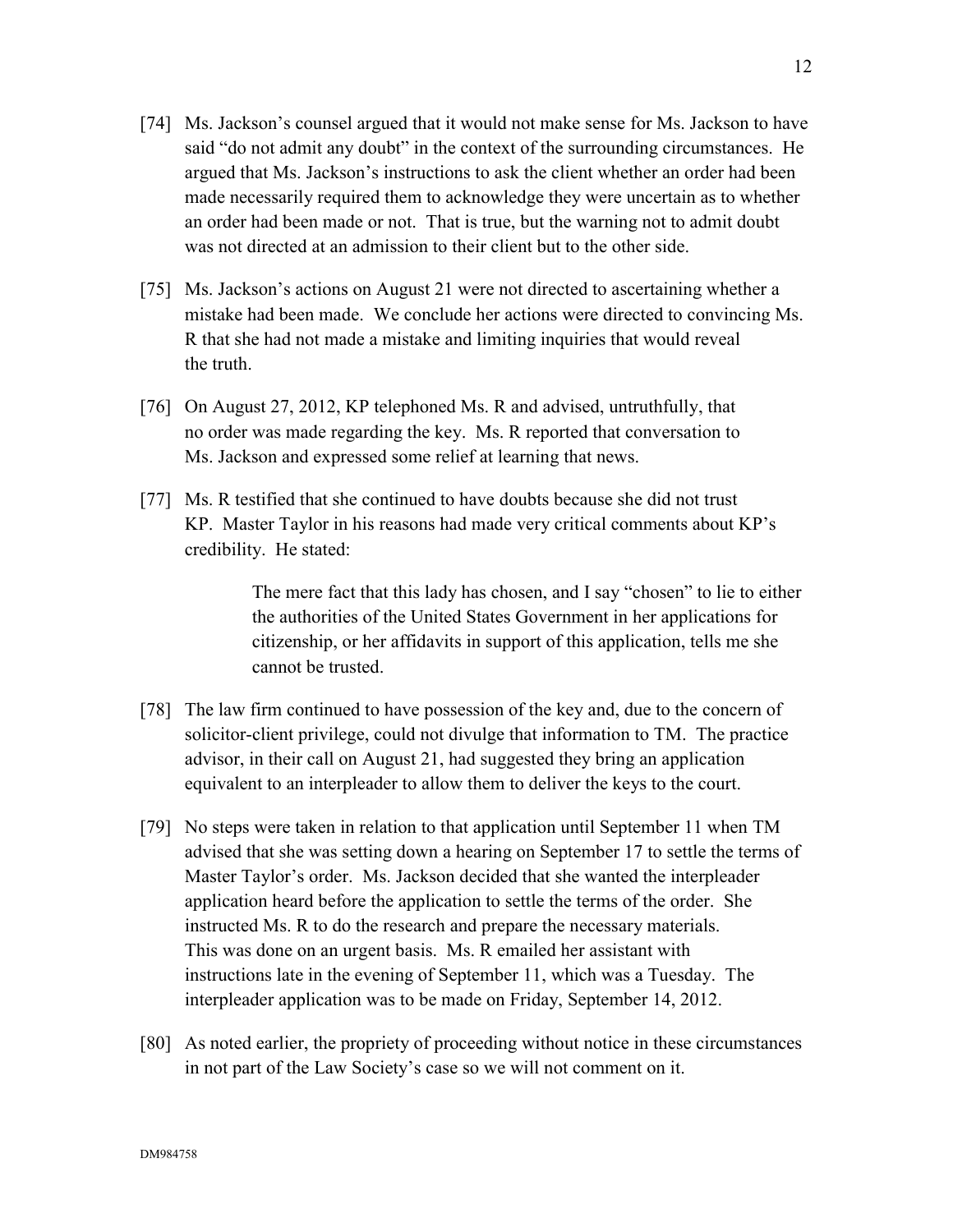- [81] The application prepared by Ms. R included a term extinguishing liability of the firm. This term is usual in interpleaders. Ms. Jackson testified that she had no experience with interpleader applications and relied on the research conducted by Ms. R.
- [82] Ms. Jackson testified that she thought that the term "extinguish" operated for damage or loss that occurred after the key was delivered to the court. In addition to being illogical, it is inconsistent with the position she took before McEwan J.

|        | Ms. Jackson: And certainly I think it would be inappropriate for me to be<br>speaking to it or for Ms. R to speaking [sic] to this<br>application.                                                                                                                                                                                                                                                                                                                                                                              |
|--------|---------------------------------------------------------------------------------------------------------------------------------------------------------------------------------------------------------------------------------------------------------------------------------------------------------------------------------------------------------------------------------------------------------------------------------------------------------------------------------------------------------------------------------|
| Court: | All right. Well, there are two different things, aren't there?<br>There's a claim against you for special costs –                                                                                                                                                                                                                                                                                                                                                                                                               |
|        | Ms. Jackson: Yes, that's right.                                                                                                                                                                                                                                                                                                                                                                                                                                                                                                 |
| Court: | - and I can see your point there. What about this order of<br>Master MacNaughton, setting it aside?                                                                                                                                                                                                                                                                                                                                                                                                                             |
|        | Ms. Jackson: Well, that's the $-$ the application is really part and parcel of<br>the same material, My Lord, because the part of Master<br>MacNaughton's order, My Lord, that addresses<br>responsibility, there's a section of her order that says that<br>our firm and myself would not be liable for any costs in the<br>matter or liable for any damages, and that's the portion of<br>the very order of Master MacNaughton that my friends<br>seek to set aside, and so that must be related to the question<br>of costs. |

- [83] The idea that the order only operated prospectively makes no sense. The court would have possession of the keys and Ms. Jackson could not be responsible for them after that point. An order that only extinguishes liability prospectively would be unnecessary.
- [84] The exchange in Chambers with McEwan J. shows she understood the extinguishment of liability was broader than that.
- [85] Ms. Jackson testified that her objective in bringing the interpleader application was to get rid of the key. Her insistence that the interpleader be brought before Master Taylor's order was settled shows that this was not her only objective. When asked why she did not wait until Master Taylor's order was settled, she said she was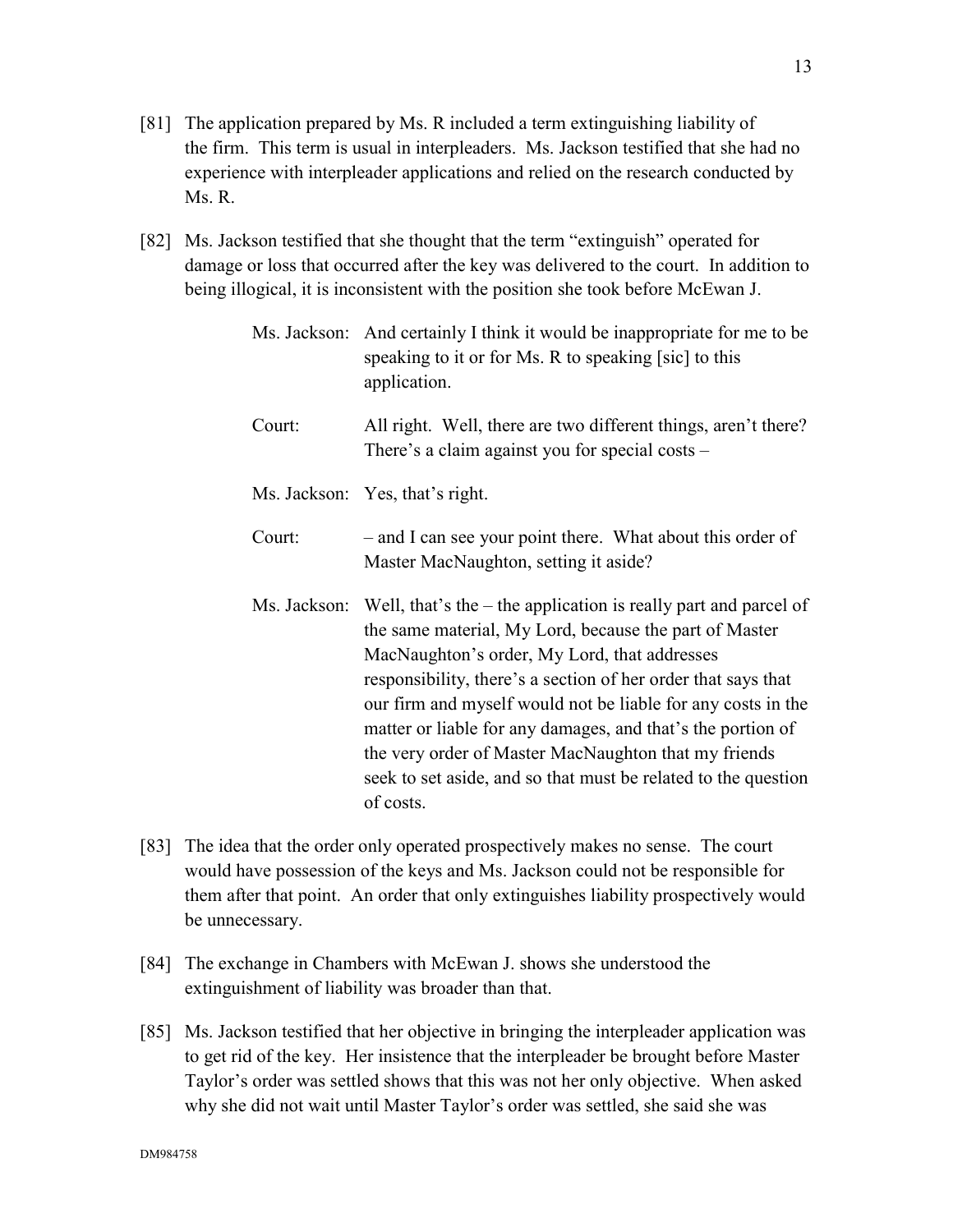certain that it would be settled on the terms she understood, namely, that there was no requirement for KP to turn over the storage locker keys.

- [86] Ms. Jackson testified that if there were an order compelling KP to deliver the keys, she would have delivered the keys in accordance with such order.
- [87] If Ms. Jackson had waited one business day to see if Master Taylor agreed that his order was mandatory, i.e., that KP was required to deliver the storage key, there would have been no need for the interpleader, indeed it would have been improper.
- [88] Ms. Jackson's certainty that the order would not be settled to require KP to deliver the key does not explain why she was prompted to bring the interpleader application when learning TM had scheduled the hearing to settle Master Taylor's order or why she rushed to have it prepared and heard before that hearing. The interpleader could just as well have been brought after if she was sure that it would not result in an order requiring delivering the keys. However, the interpleader would not have been necessary or proper after September 17 if the result was an order requiring delivery of the keys.
- [89] We find that Ms. Jackson was motivated to obtain the order extinguishing liability.
- [90] During the course of preparing the interpleader materials it was decided that Ms. Jackson would swear the affidavit in support and Ms. R would speak to it. Ms. Jackson amended her draft affidavit adding paragraph 17, which stated:

I have no knowledge that any orders have been made with respect to the storage locker keys and key fob.

- [91] Ms. R testified that, on seeing that paragraph she questioned its accuracy saying, "we are not sure." She testified that Ms. Jackson responded, "Well no, I don't know about an order, and therefore I have no knowledge."
- [92] Ms. Jackson denied having a conversation about paragraph 17 specifically. She said that they did discuss adding Master Taylor's reasons to the affidavit to show the uncertainty in that regard.
- [93] Her affidavit, which she knew was going to be used in an application without notice, did not disclose other orders that had been made in the proceeding either. With respect to the order of Myers J. dismissing KP's claim, she said that this was not included because Ms. R said they only knew about that order because the client sent it to them and that it would be privileged. Ms. Jackson says she accepted that. She ought not to have. Clearly, she could have obtained a copy of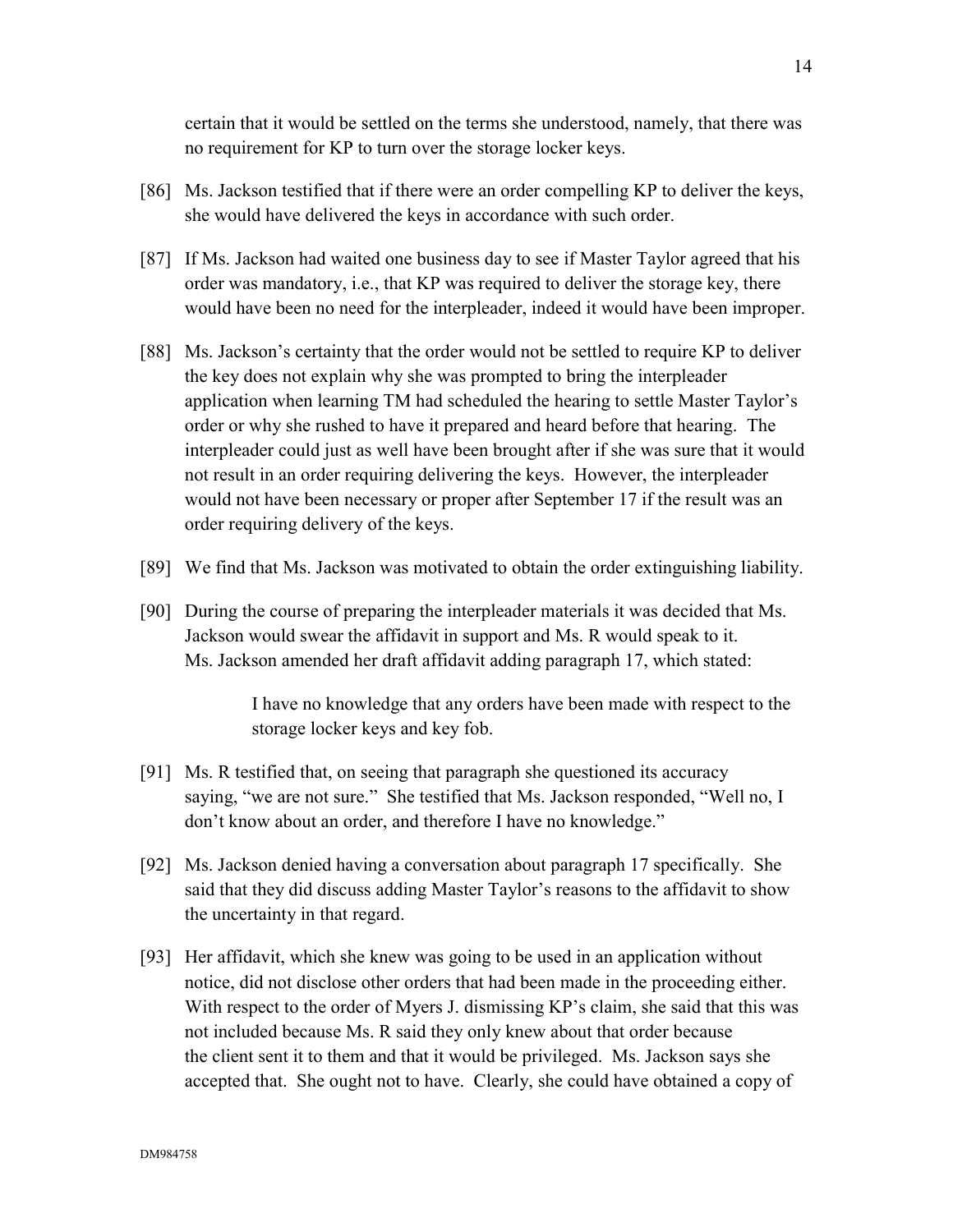the Myers J. order from the court registry and appended it as an exhibit to her affidavit.

- [94] The injunction restraining KP from accessing the storage locker granted on July 30 was also not disclosed, although it ought to have been.
- [95] Ms. Jackson says they did discuss the application heard by Butler J. and Ms. Rs' doubts as expressed in August about what was ordered:

In the same conversation, we discussed whether or not to include any information about the conversation that we had had on the 21st of August about this uncertainty that she had had. And we discussed that, and I remember saying to her, "Well, if we put that in, then" – you know, we're just, we're walking through it – "then what do we, what do we do? We have got this uncertainty. We have to talk about then what you did about it," and what we did about the uncertainty that she had, and in my view, it was momentary uncertainty, was "you have to go and say that you have contacted the client," because that's how the uncertainty was resolved. "If you go and say that you contacted the client and the client told you that no order had been made, then again, you are in that problem of breaching solicitor/client privilege again.

- [96] Ms. Jackson testified that at no time during the preparation of her affidavit did Ms. R say that she had a continuing doubt about whether an order had been made and that she was not satisfied with KP's advice.
- [97] Whether paragraph 17 is true or not will be dealt with further, but it is clear that the application before Butler J., which concerned the keys, was a material fact that ought to have been disclosed. The order dismissing KP's claims and the injunction should also have been disclosed.
- [98] If in fact there was no doubt about the result of the application heard by Butler J. at the time, Ms. Jackson could easily have stated that such an application was made but no order relating to the keys had been granted.
- [99] We accept Ms. Rs' evidence that she expressed concern about the accuracy of paragraph 17. In our view, while paragraph 17 may well be true, on a very technical level, because Ms. Jackson did not know an order was made, she knew from Ms. R that an order might have been made.
- [100] Counsel for Ms. Jackson submitted that Ms. Rs' evidence on this point ought not to be accepted. He noted that Ms. R took Ms. Jackson's affidavit and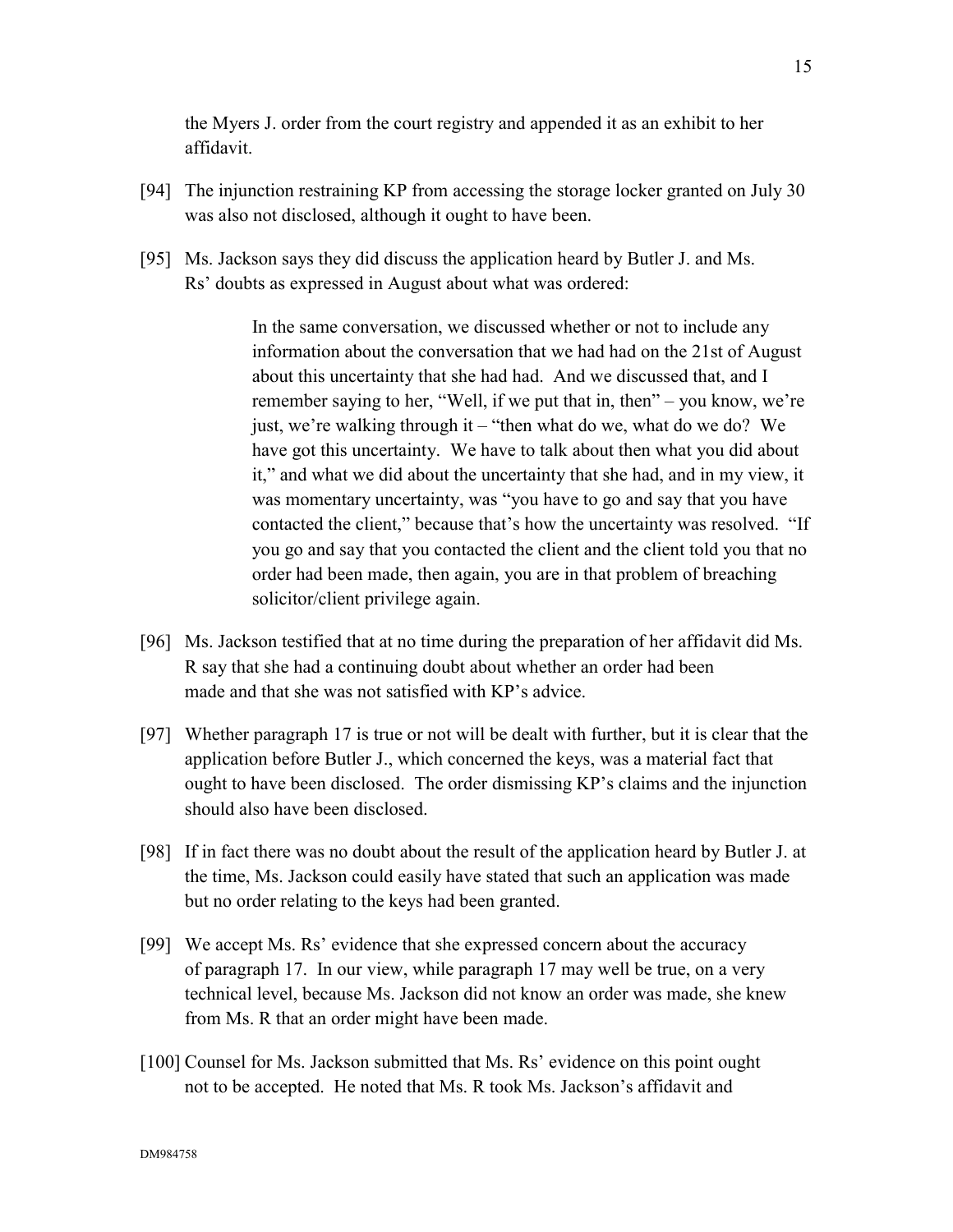that, if she thought it was improper, she ought not to have. Ms. R testified against her own interests that she did take the affidavit in those circumstances. In addition, it would take a very courageous young lawyer to refuse to take the affidavit of her employer, a senior lawyer, on the basis that it was misleading.

- [101] Further, counsel noted that Ms. R spoke to the application and did not, as her duty to the court would require, disclose the uncertainty about the Butler J. order or a concern about the affidavit, if she in fact had those concerns at the time. Again, Ms. R testified against her own interests that she did. She had been instructed not to admit she had doubts about whether an order had been granted, and her employer had refused to put anything about that in the affidavit.
- [102] Ms. Jackson said that, if Ms. R had expressed continuing doubts about the Butler J. order during discussions of her affidavit, she would have taken steps to ascertain the truth. She testified that she, and she thought Ms. R, were satisfied with KP's advice that no order regarding the keys had been made. She ought not to have been satisfied given Master Taylor's comments about KP's credibility. Also, given her expectation that an order regarding the keys would, in the normal course, have been given, she ought not to have been satisfied and ought to have taken the easiest and most direct route of asking TM or obtaining a transcript.
- [103] Ms. Jackson wanted the interpleader heard by September 14, and disclosure of uncertainty concerning the Butler J. order would make obtaining the order less likely. Also, taking further steps to ascertain the terms of the Butler J. order would lead to a delay of the interpleader.
- [104] We find that, while paragraph 17 may technically be true, it is misleading and incomplete. With the knowledge Ms. Jackson had, it was incumbent on her to disclose the fact of the application before Butler J. and that she did not know for certain whether an order regarding the keys had been made.
- [105] Counsel for the Law Society argued, in the alternative, that Ms. Jackson was either wilfully blind or reckless with respect to paragraph 17 of her affidavit. Counsel argued that, given what Ms. Jackson knew, she was obliged to take steps to ascertain the truth. We have found that Ms. Jackson knew there was uncertainty as to whether Butler J. had made an order with respect to the storage locker keys and the failure to disclose that uncertainty is what rendered her affidavit misleading and incomplete. As a result we do not need to consider whether she was wilfully blind or reckless.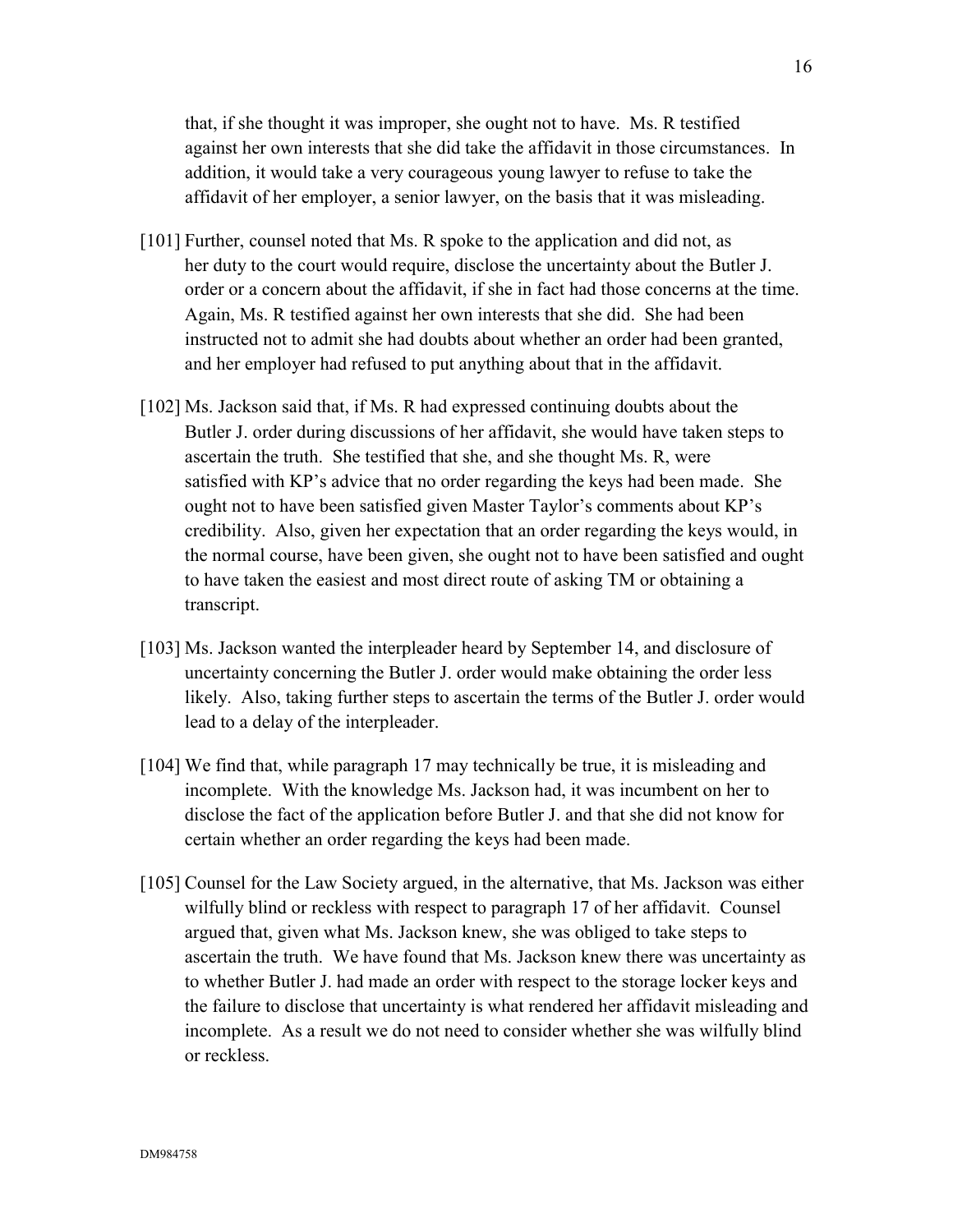- [106] In response to the application seeking to set aside the interpleader order and for special costs from Ms. Jackson personally, she swore a further affidavit on November 28, 2012.
- [107] The citation incorrectly stated the affidavit was sworn November 26. By consent the citation was amended during the hearing to provide the correct date.
- [108] In paragraph 15 of her November 28, 2012 affidavit, Ms. Jackson repeated the assertion made in paragraph 17 of her September 13 affidavit. This is problematic for the same reasons. In addition she stated:

Ms. R further informed me that she assumed that if any orders had been made for the delivery of the keys, that opposing counsel would have served us with such an order.

[109] In fact, as Ms. Jackson testified:

- Q Did you not come up with that rationalization first?
- A Well, I put it to her, yes, and she agreed with me and she stated it, but I didn't say in my affidavit that she came up with it or that I came up with it. I don't think it really mattered who came up with it. The point is she informed me that she had that viewpoint, and she did have that viewpoint, and so did I.
- [110] While her affidavit may technically be true, it is misleading. It is misleading because of the context in which it was sworn. Ms. Jackson's conduct was in question, and by suggesting that she relied on Ms. Rs' assessment, she minimized her own involvement.

### **DETERMINATION**

- [111] Professional misconduct is not a defined term in the *Legal Profession Act*, the Law Society Rules, the *Professional Conduct Handbook* or the *Code of Professional Conduct* for British Columbia.
- [112] The leading case defining professional misconduct is *Law Society of BC v. Martin*, 2005 LSBC 16. At paragraph 171 of the panel wrote:

… whether the facts as made out disclose a marked departure from that conduct the Law Society expects of its members; if so, it is professional misconduct.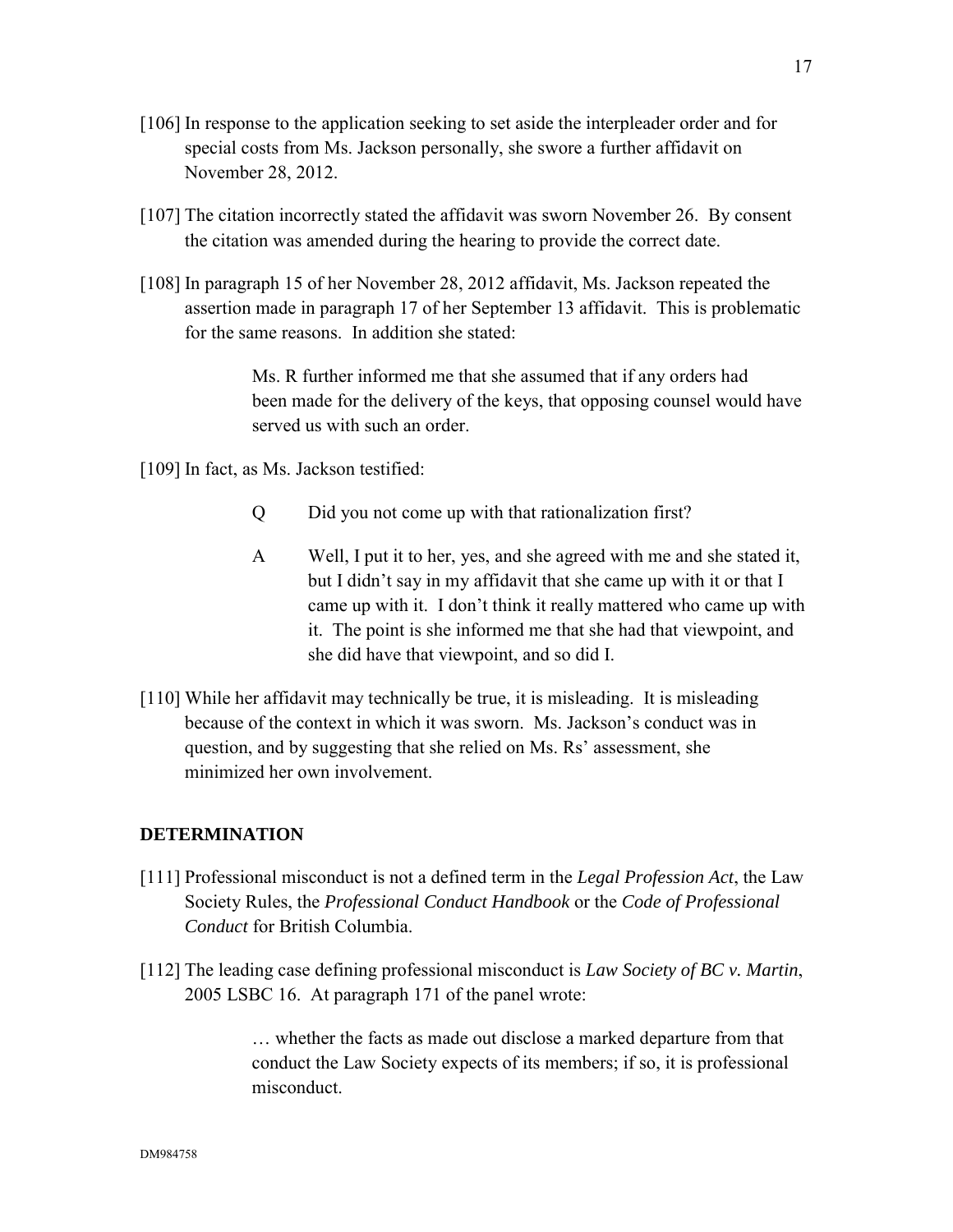[113] Further, at paragraph 154 the panel wrote:

... The real question to be determined is essentially whether the Respondent's behaviour displays culpability which is grounded in a fundamental degree of fault, that is whether its displays gross culpable neglect of his duties as a lawyer.

[114] Recently, in *Law Society of BC v. Gellert*, 2013 LSBC 22, the panel wrote at paragraph 67:

> Conduct falling within the ambit of the "marked departure" test will display culpability that is grounded in a fundamental degree of fault, but intentional malfeasance is not required – gross culpable neglect of a member's duties as a lawyer also satisfies the test.

- [115] The parties are agreed as to those principles.
- [116] Chapter 2, Rule 1 of the *Professional Conduct Handbook*, which was in effect at the relevant time, stated as follows:

A lawyer must not, in private life, extra-professional activities or professional practice, engage in dishonourable or questionable conduct that casts doubt on the lawyer's professional integrity or competence, or reflects adversely on the integrity of the legal profession or the administration of justice.

- [117] A lawyer must be candid and forthright in all dealings with the court. This is a fundamental ethical duty. This duty is enforced by the courts and the Law Society. The due administration of justice depends upon lawyers, at all times, displaying a high degree of trustworthiness and integrity. Any failure to comply with this duty is a serious transgression.
- [118] In *Law Society of BC v. Samuels*, 1999 LSBC 36 the hearing panel wrote at paragraph 12:

The Respondent misled the Provincial Court of British Columbia in the course of his representation of two young people. This is a very serious matter, as the Court has to rely on the submissions given to it by counsel as fact. It is an essential cornerstone of our system of justice that counsel's submissions reflect the actuality. Any departure is an assault on the integrity of that system. ...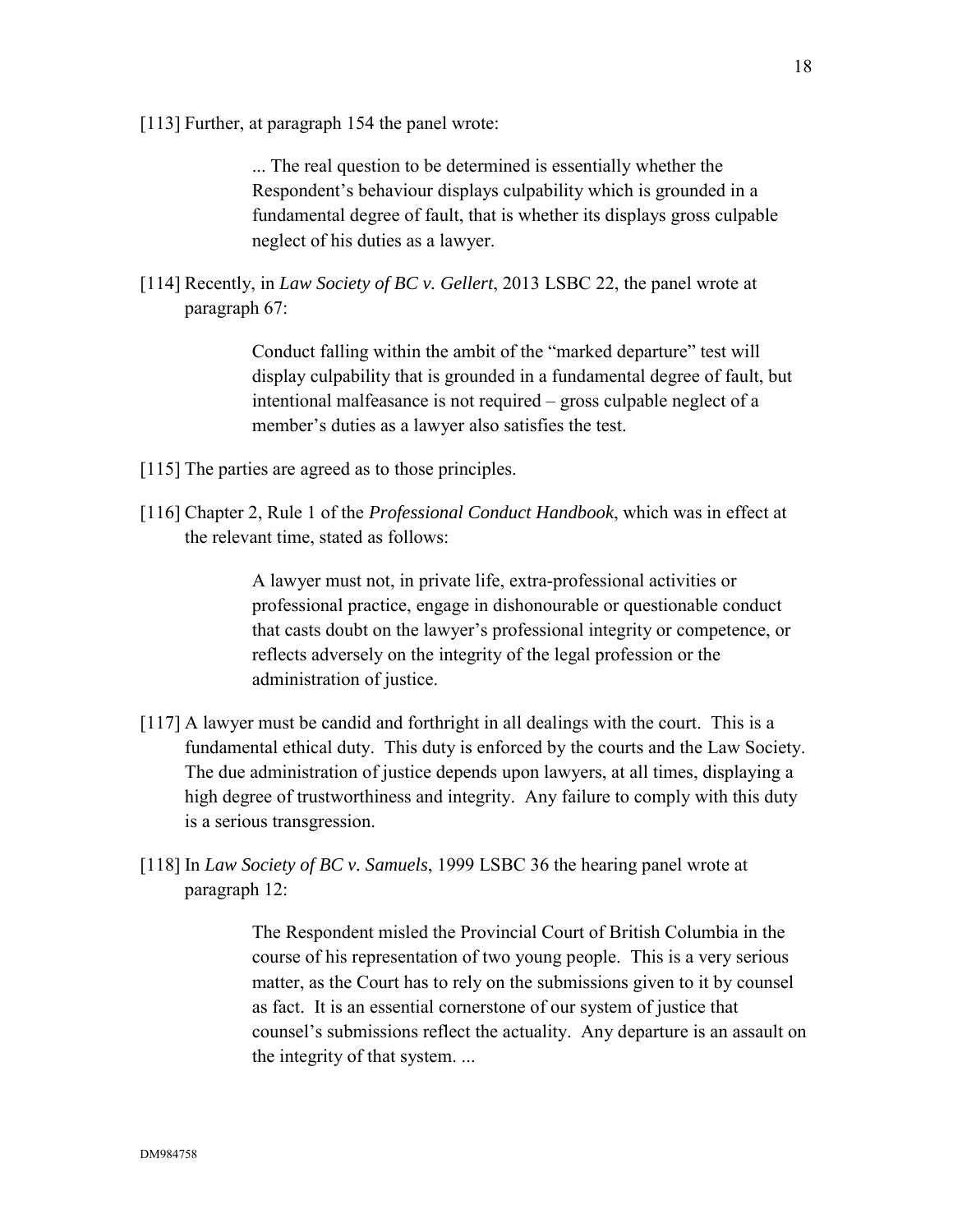- [119] This duty is much more important when an application is made without notice and will benefit the lawyer in question personally. The British Columbia Court of Appeal in *Evans v. Silicon Valley IPO Network*, 2004 BCCA 149 wrote:
	- [32] There is no disagreement between the parties on the principles of disclosure. The rule on *ex parte* applications (which was the nature of the proceeding on 18 December 2002) was described in the frequently cited decision of Wilson J., later CJSC, in *Gulf Islands Navigation Ltd. v. Seafarers International Union of North America (Canadian District) et al.* (1959), 18 DLR (2d) 216 at 218:

I find there is some divergence of judicial thought as to the grounds upon which an *ex parte* order ought, upon notice, to be discharged. The area of divergence does not include such generally accepted fundamental concepts as this: That the *ex parte* order is obtained *periculo petentis* so that *if there has not been made to the Judge a full and frank disclosure of relevant facts, the order will be voided*. Sheppard JA in *Kraupner v. Ruby* (1957), 7 DLR (2d) 383 at p. 391 cites Scrutton LJ in *Lazard Bros. & Co. v. Banque Industrielle de Moscou*, [1932] 1 KB 617 at p. 637: '*Persons applying ex parte to the Court must use the utmost good faith, and if they do not, they cannot keep the results of their application*.' To emphasize the strictness with which this rule is applied, see also *Re Gedye* (1852), 15 Beav. 254 at p. 257, 51 ER 535.

- [33] The appellant may have convinced himself that no notice to the other parties was required and that their claims were immaterial in respect of his application for an order absolute, but *his counsel was obliged as an officer of the court to disclose any facts which might have influenced the court's decision*. In *Money in a Minute Auto Loans Ltd. v. Price*, 2001 BCSC 864, McKinnon J. makes the point in a summary of the law with which I respectfully agree, at paras. 12-14:
	- [12] *It is trite law to observe that an ex parte applicant must make full and frank disclosure of all material facts to the court and failure to do so allows the court to set the order aside without regard to the*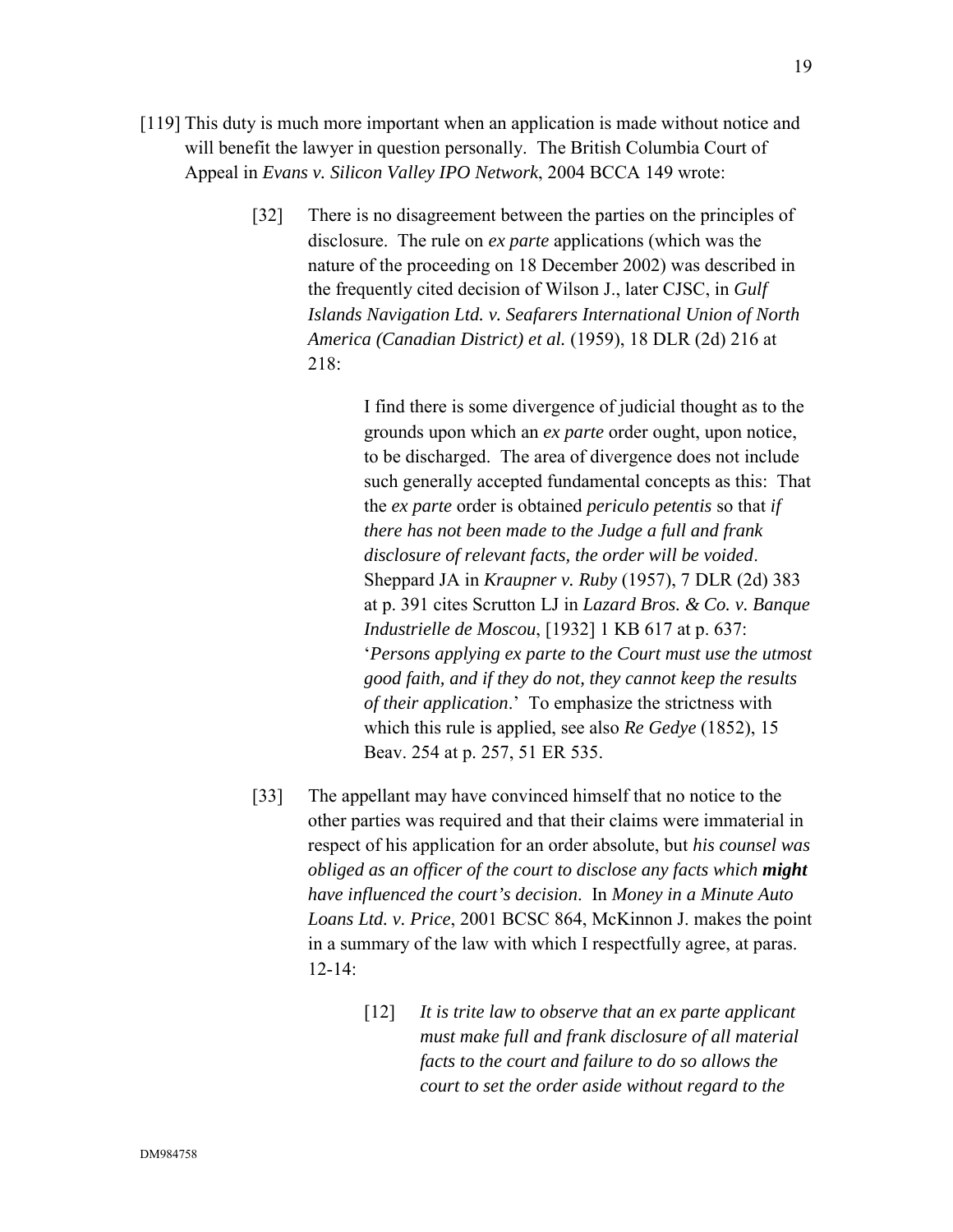*merits of the application*: *Gulf Islands Navigation Ltd. v. Seafarers' International Union* (1959), 18 DLR (2d) 625 (BCCA) ("*Gulf Islands*"); *R v. Kensington Income Tax Commissioners*, [1917] 1 KB 504 (CA). *Counsel must also display a high standard of candour and diligence in disclosure*: *Wilder v. Davis & Co*. (1994), 92 BCLR (2d) 385 (CA).

[13] *A material fact is one that may or might affect the outcome of an application*: *CPR v. ULTU loc. 144*  (1970), 14 DLR (3d) 497 (BCSC) at 500 - 501. It is for the court to decide what is a material fact: *Brink's-MAT Ltd. v. Elcombe*, [1988] 3 All ER 188 (CA); *Pulse Microsystems Ltd. v. SafeSoft Systems Inc.*, [1996] 6 WWR 1 (Man. CA).

[emphasis added]

In coming to this conclusion we do not rely on the failure to disclose the other orders such as the injunction and the order dismissing KP's claims.

- [120] We have found that, when Ms. Jackson swore her affidavit on September 13, 2012, she knew that there was continued uncertainty as to whether or not an order had been made by Butler J. regarding the storage locker keys. She was told so by Ms. R. Her conduct in convincing Ms. R that swearing the affidavit she did was appropriate and sending Ms. R into court on an application without notice based on such deficient material is conduct falling well short of counsel's duty to be frank and forthright with the court.
- [121] We find Ms. Jackson committed professional misconduct as alleged in allegation 1 of the citation.
- [122] With respect to allegation 2(a), we find that Ms. Jackson knew her affidavit sworn September 13, 2012 was misleading.
- [123] With respect to allegations 2 (b) and (c), we find the statements made in her affidavit sworn November 28, 2012 were also misleading.
- [124] We find that with respect to allegations 2(a), (b) and (c), Ms. Jackson committed professional misconduct.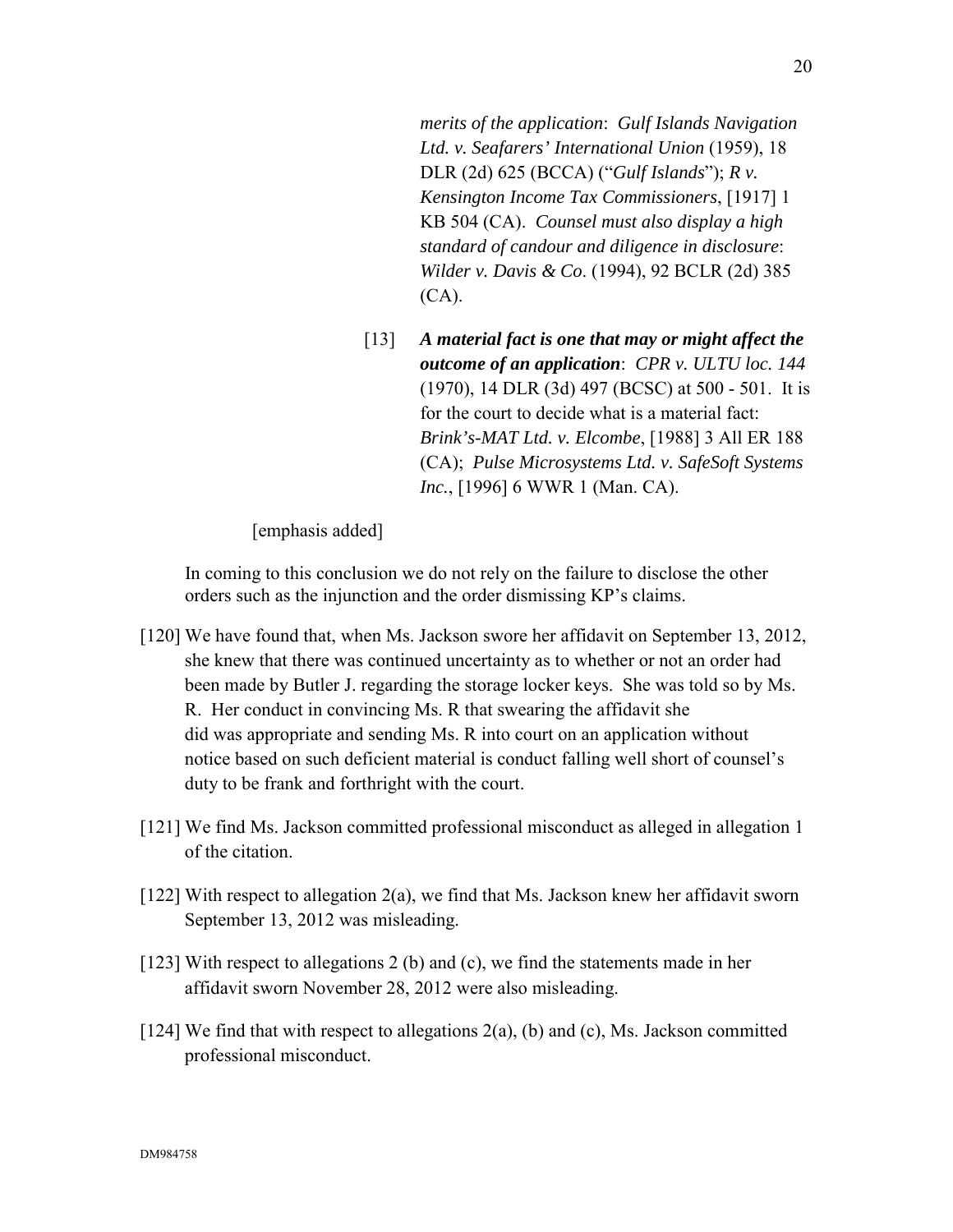### APPENDIX A

Citation Authorized: October 30, 2014 Citation Issued: November 10, 2014

#### IN THE MATTER OF THE *LEGAL PROFESSION ACT*

#### AND

## IN THE MATTER OF A HEARING CONCERNING

#### **TRACEY LYNN JACKSON**

(a member of the Law Society of British Columbia)

# **CITATION**

**TAKE NOTICE THAT** by direction of the Discipline Committee of the Law Society of British Columbia, a Hearing Panel of the Law Society will, at a date and time to be set, conduct a hearing to inquire into your conduct or competence as a member of the Law Society of British Columbia, in accordance with Section 38 of the *Legal Profession Act*. Parts 4 and 5 of the Rules of the Law Society of British Columbia outline the procedures to be followed at the hearing. Your appearance before the Hearing Panel may be your only opportunity to present evidence, call witnesses or make submissions.

**The nature of your conduct or competence to be inquired into at the hearing** 

**is:**

- 1. Between approximately August 2012 and November 2012, in the course of preparing for an *ex parte* (without notice) application for interpleader relief in an action involving your former client, KP, you engaged in dishonourable or questionable conduct that casts doubt on your professional integrity or reflects adversely on the integrity of the legal profession, contrary to Chapter 2, Rule 1 of the *Professional Conduct Handbook* then in force by doing one or both of:
	- (a) providing instructions and other guidance to a junior associate lawyer, regarding content of affidavit material, that was contrary to the general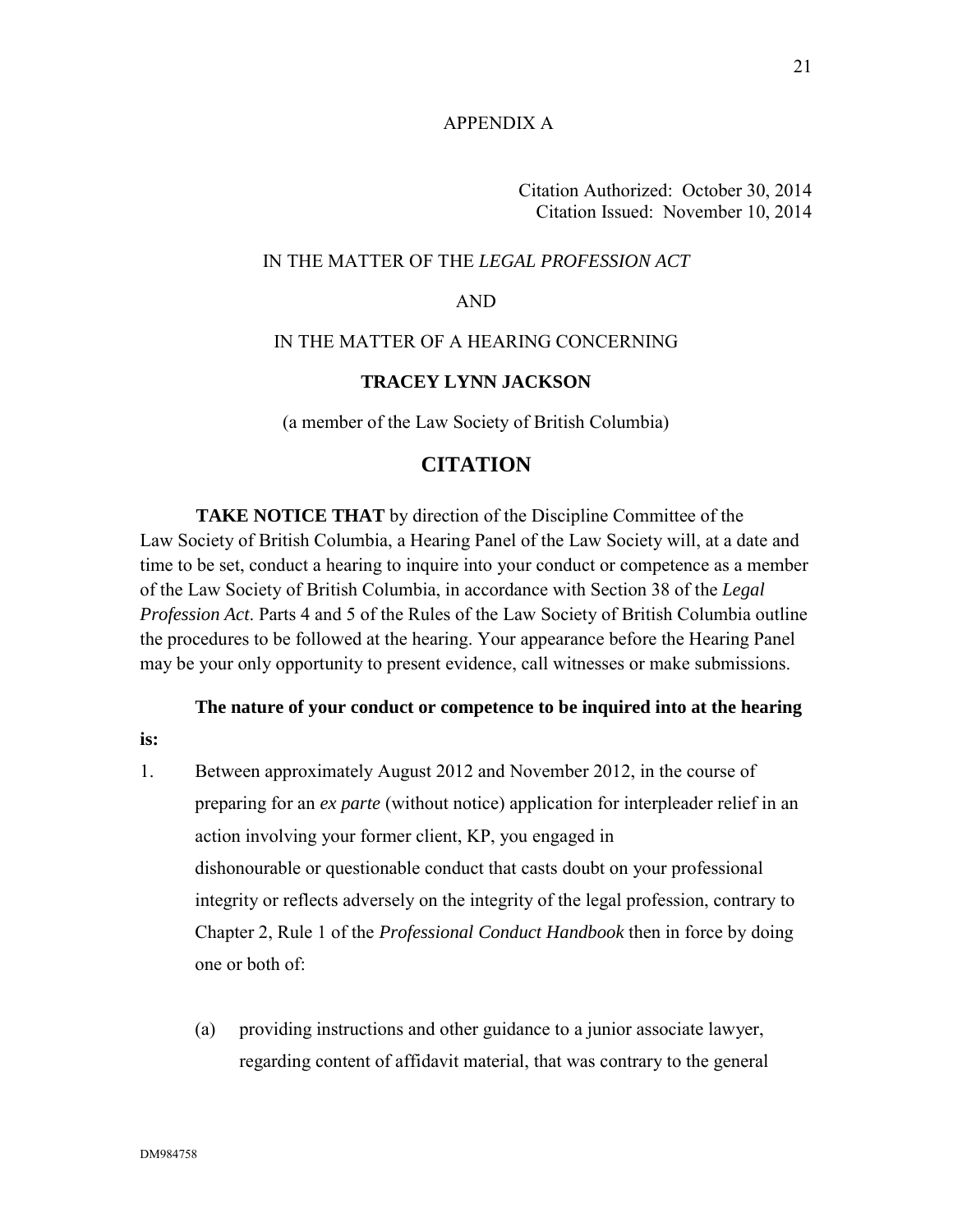obligation of candour to the Court and the specific duty to make full and frank disclosure of all material facts in an *ex parte* application;

(b) failing to make adequate efforts to clarify the terms of the August 14, 2012 order of Mr. Justice Butler before proceeding with your *ex parte* application for interpleader relief on September 14, 2012.

This conduct constitutes professional misconduct, pursuant to s. 38(4) of the *Legal Profession Act.*

- 2. In support of an *ex parte* (without notice) application for interpleader relief in an action involving your former client, KP, you swore and relied on affidavit(s) containing representation(s) to the Court and the opposing party and counsel that you knew or ought to have known were false or potentially misleading. In particular, you swore affidavit(s) containing one or more of the following misrepresentations:
	- (a) a representation in your affidavit sworn on September 13, 2012 that you had no knowledge that any orders had been made with respect to storage locker keys when you had information, including input from a junior associate and knowledge of a prior disputed Order of Master Taylor, that ought to have raised doubt about whether an order had been made with respect to storage locker keys;
	- (b) a representation in your affidavit sworn on November 26, 2012 that you did not know what orders Mr. Justice Butler had made when you swore your affidavit of September 13, 2012 when you had information, including input from a junior associate, that ought to have raised doubt about whether an order had been made; and
	- (c) a representation in your affidavit sworn on November 26, 2012 to the effect that your junior associate, and not you, had been responsible for the